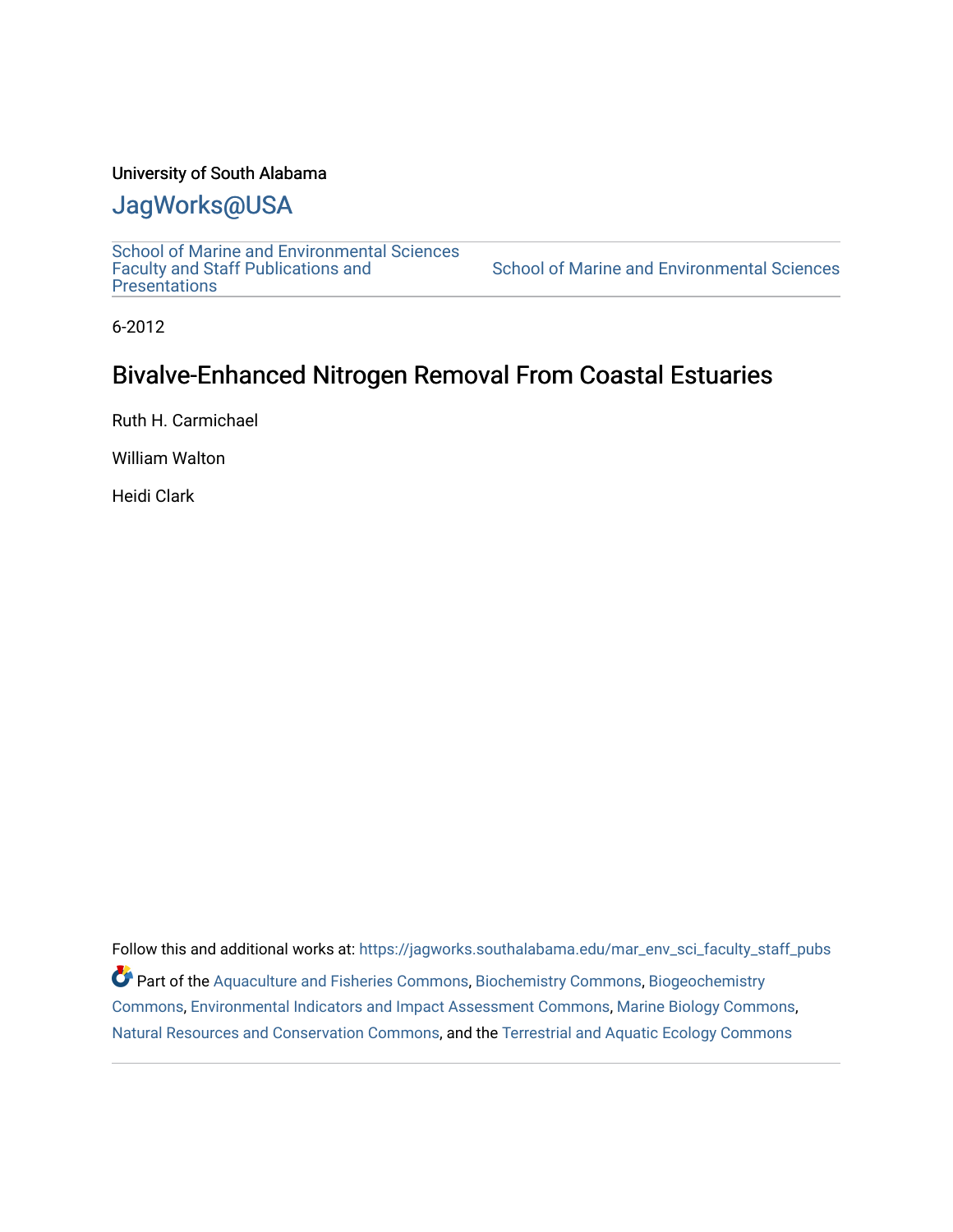# Bivalve-enhanced nitrogen removal from coastal estuaries

### Ruth H. Carmichael, William Walton, and Heidi Clark

Abstract: Interest in use of bivalves to remediate estuarine eutrophication has increased in recent years. High variation among data sets, substantial focus on particle removal, and insufficient links to anthropogenic nitrogen (N) sources encouraged this empirical examination of N removal by bivalves from estuaries receiving different N loads. We determined the capacity of the oyster Crassostrea virginica to remove N by comparing N assimilated into tissues with anthropogenic N from land or available in phytoplankton. Oyster growth yielded 0.2–0.4 g N in tissues and depended on estuary-specific conditions.  $\delta^{15}$ N values confirmed that N in oyster tissues derived from local anthropogenic sources. At representative restoration and aquaculture conditions (≤400 oysters·m–<sup>2</sup> at 0.5%–1.0% of estuary area), estimated N removal was ≤15% of landderived loads and <1% of phytoplankton N. N removal via biogeochemical processes was negligible during grow-out, but became important after oysters attained harvestable size. This study explicitly demonstrates that oysters assimilated landderived N, but suggests that bivalve bioremediation consider trade-offs between intensity of planting, ecological effects, and available space.

Résumé : Le recours aux bivalves pour contrer l'eutrophisation estuarienne suscite un intérêt croissant ces dernières années. La variabilité élevée d'un ensemble de données à l'autre, un accent important sur le retrait de particules et l'insuffisance de liens établis vers des sources anthropiques d'azote (N) ont motivé l'examen empirique du retrait de l'azote par des bivalves d'estuaires qui reçoivent différentes charges d'azote. Nous avons déterminé la capacité de l'huître, Crassostrea virginica, de retirer l'azote en comparant le N assimilé dans leurs tissus au N anthropique de source terrestre ou disponible dans le phytoplancton. La croissance d'une huître produit de 0,2 g à 0,4 g de N dans les tissus, selon les conditions propres à l'estuaire. Les valeurs de  $\delta^{15}$ N ont confirmé que le N dans les tissus d'huîtres provient de sources anthropiques locales. Dans des conditions de restauration et d'aquaculture représentatives ( $\leq$ 400 huîtres·m<sup>-2</sup> sur de 0,5 % à 1,0 % de la superficie de l'estuaire), le taux de retrait estimé de l'azote était de ≤15 % des charges de sources terrestres et de <1 % du N provenant du phytoplancton. Le retrait du N par des processus biogéochimiques s'est avéré négligeable durant le grossissement, mais devenait important après que les huîtres aient atteint une taille commerciale. L'étude démontre explicitement que les huîtres ont assimilé du N de source terrestre, mais suggère que la biorestauration à l'aide de bivalves devrait tenir compte des compromis entre l'intensité de l'ensemencement, les effets écologiques et l'espace disponible.

[Traduit par la Rédaction]

### Introduction

Increased awareness of the pervasive and often negative effects of eutrophication has prompted considerable interest in bivalves as a natural solution to remove particles from the water column or remediate nitrogen (N) loads to coastal waters (e.g., Gifford et al. 2007; Cerco and Noel 2007; Gren et al. 2009). At least 30 studies worldwide since 1980 have attempted to quantify some aspect of bioremediation by bivalves, with more than half of these studies in the last decade (Table 1). Nearly unanimously, these studies concluded that bivalves were potentially important bioremediators. Specific results, however, are not entirely consistent with this optimistic notion. Only ∼40% of studies quantified some form of N removal, and results were typically reported in different units and using different spatial and time scales, which makes comparison among systems problematic. Overall, a careful review of the data indicates that while bivalves may remove 30%–45% of local particle concentrations, and in one case possibly as much as 90% of local chlorophyll  $a$  (chl  $a$ ) concentration, N removal is lower, ranging from less than 1%– 15% of total annual N loads to 25% of daily N load (Table 1). Although the available data are fragmentary and do not convey comprehensive results with respect to N removal, they do suggest that bivalves remediate some symptoms of eutrophication.

Emphasis on particle removal as a primary means to assess bioremediation among previous studies is a concern. In the past 30 years, shellfish bioremediation research has largely focused on reduction of particle loads, turbidity in the water

Received 1 October 2011. Accepted 18 May 2012. Published at www.nrcresearchpress.com/cjfas on 28 June 2012. J2011-0413

Paper handled by Associate Editor Charles Ramcharan.

R.H. Carmichael. Dauphin Island Sea Lab, Dauphin Island, AL 36528, USA. W. Walton. Auburn University Shellfish Laboratory, 150 Agassiz Street, Dauphin Island, AL 36528, USA. H. Clark. Woods Hole Group, 1 Technology Park Drive, East Falmouth, MA 02536, USA.

Corresponding author: Ruth H. Carmichael (e-mail: rcarmichael@disl.org).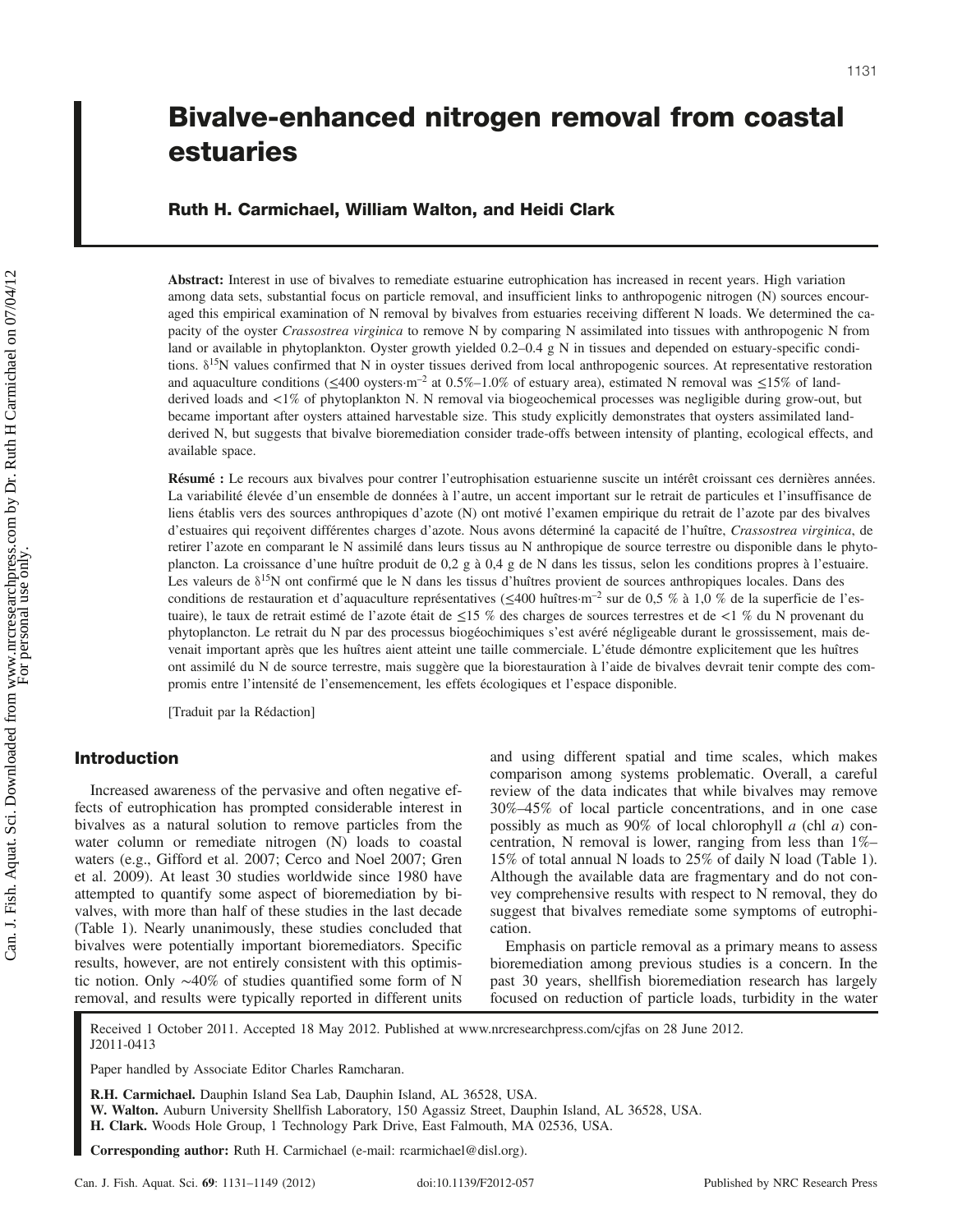|                           |                                         |                          | Method of remediation |                          |                                |                          |                                                                                                                                |                              |
|---------------------------|-----------------------------------------|--------------------------|-----------------------|--------------------------|--------------------------------|--------------------------|--------------------------------------------------------------------------------------------------------------------------------|------------------------------|
| <b>Species</b>            | Location                                | N stored<br>in tissues   | Particle<br>removal   | Biogeo-<br>chemistry     | Density $(m^{-2})$             | Height<br>(mm)           | Conclusion                                                                                                                     | Source                       |
| Oysters                   |                                         |                          |                       |                          |                                |                          |                                                                                                                                |                              |
| Crassostrea virginica     | Chesapeake Bay, USA                     | $^{+}$                   |                       |                          | Up to 286                      | 76                       | $10^6$ oysters removed 132 kg N; up to $10\%$ -<br>15% of annual N load                                                        | Higgins et al. 2011          |
| Crassostrea gigas         | Valdivia estuary, Chile                 | $(+)$                    | $(+)$                 |                          | 100                            | Seed                     | Net chlorophyll $a$ and N reduction via<br>filtration (modeled)                                                                | Silva et al. 2011            |
| Crassostrea virginica     | Bogue Sound, USA                        |                          |                       | $+$                      |                                | $\overline{\phantom{0}}$ | Denitrification removed -20 to<br>35 µmol $N \cdot L^{-1} \cdot m^{-2} \cdot h^{-1}$                                           | Piehler and Smyth<br>2011    |
| Crassostrea virginica     | South Carolina estuaries,<br><b>USA</b> | --                       | $+$                   | $\overline{\phantom{0}}$ | 412-2931                       | $23 - 51$                | Removed up to 28% of chlorophyll a in<br>$0.3 - 1.3$ h                                                                         | Grizzle et al. 2008          |
| Crassostrea virginica     | Chesapeake Bay, USA                     | $\overline{\phantom{0}}$ | $(+)$                 |                          |                                | 76                       | May remove 0.07%-1.4% of<br>phytoplankton·day <sup>-1</sup> (modeled)                                                          | Fulford et al. 2007          |
| Crassostrea virginica     | Chesapeake Bay, USA                     |                          | $(+)$                 | $(+)$                    |                                | $\overline{\phantom{0}}$ | Reduced total N concentration 10%-15%<br>(modeled)                                                                             | Cerco and Noel<br>2007       |
| Pinctada imbricata        | Port Stephens, Australia                | $+$                      |                       |                          |                                | $\overline{\phantom{0}}$ | Removed 7.5 kg N·tonne <sup>-1</sup> oyster; $\sim$ 2% of<br>wastewater N load-year <sup>-1</sup>                              | Gifford et al. 2005          |
| Crassostrea virginica     | Chesapeake Bay, USA                     |                          | $(+)$                 | $(+)$                    |                                |                          | Denitrification-burial removed 7.5 $\times$ 10 <sup>-4</sup> kg<br>$N \cdot g^{-1}$ oyster; 0.6% of annual N load<br>(modeled) | Newell et al. 2005           |
| Crassostrea virginica     | Chesapeake Bay, USA                     | $\overline{\phantom{0}}$ |                       | $^{+}$                   |                                |                          | Denitrification by simulated biodeposits<br>removed 20% of local N load (lab)                                                  | Newell et al. 2002           |
| Crassostrea gigas         | Thau Lagoon, France                     |                          | $+$                   | $^{+}$                   | 40                             |                          | Reduced chlorophyll a but increased N in<br>water column                                                                       | Souchu et al. 2001           |
| Pinctada imbricata        | Port Stephens, Australia                | $(+)$                    | $(+)$                 | $(+)$                    |                                |                          | May remove 19 kg N·tonne <sup>-1</sup> oysters                                                                                 | Gifford et al. 2004          |
| Crassostrea virginica     | North Carolina creek,<br><b>USA</b>     | —                        | $^{+}$                |                          | 125                            | 48                       | Some reduction of chlorophyll $a$ and<br>suspended solids                                                                      | Nelson et al. 2004           |
| Crassostrea gigas         | Hiroshima Bay, Japan                    | $^{+}$                   | $(+)$                 | $(+)$                    | Raft culture                   | $\overline{\phantom{0}}$ | Removed $\sim$ 10% of N load day <sup>-1</sup>                                                                                 | Songsangjinda et<br>al. 2000 |
| Saccostrea commercialis   | Moreton Bay, Australia                  |                          | $+$                   | $(+)$                    | $33 - 100$                     |                          | Removed particles (92% of chlorophyll a,<br>20% of N), increased sedimentation                                                 | Jones and Preston<br>1999    |
| <b>Mussels</b>            |                                         |                          |                       |                          |                                |                          |                                                                                                                                |                              |
| Mytilus edulis            | Skagerrak Strait, Sweden                | $(+)$                    |                       | $^{+}$                   | Long lines                     |                          | Net N removal by harvest, burial,<br>biogeochemical processes                                                                  | Carlsson et al. 2012         |
| Perna canaliculus         | Firth of Thames, NZ                     |                          |                       | $^{+}$                   | 16 per chamber                 | $\overline{\phantom{m}}$ | 34% of mineralized N was released as $NH4$ <sup>+</sup><br>(possible denitrification)                                          | Giles and Pilditch<br>2006   |
| Mytilus galloprovincialis | Goro lagoon, Italy                      |                          |                       | $+$                      | 60 kg.<br>long lines           | $\overline{\phantom{0}}$ | Increased sedimentation with net input of N<br>to sediments                                                                    | Nizzoli et al. 2006          |
| Mytilus galloprovincialis | Dokai Bay, Japan                        | $+$                      | $+$                   |                          | Long lines                     | $15 - 41$                | Removed $\sim$ 25% of dissolved inorganic<br>nitrogen (DIN) in 1 day (lab)                                                     | Kohama et al. 2002           |
| Musculista senhousia      | Lake Nakaumi, Japan                     | $^{+}$                   |                       |                          | $0 - 46712$                    |                          | Shell burial removed 0.7%-4.9% of annual<br>N load                                                                             | Yamamuro et al.<br>2000      |
| Mytilus edulis            | Orust-Tjörn system, Sweden              | $+$                      |                       | $+$                      | $100 \text{ kg}$<br>long lines |                          | Removed 8.5–12 g $N \cdot kg^{-1}$ live mussel;<br>removed 20% of DIN                                                          | Haamer 1996                  |
| Mytilus spp.              | Upper South Cove, Canada                | $\overline{\phantom{m}}$ | $(+)$                 | $+$                      | 400, long lines                | $\overline{\phantom{a}}$ | Increased sedimentation, released $NH4$ <sup>+</sup>                                                                           | Hatcher et al. 1994          |

Table 1. Comparison of bivalve bioremediation-related studies, including study locations, methods of remediation studied, density and shell height of bivalves, and primary conclusions.

Published by NRC Research Press

Published by NRC Research Press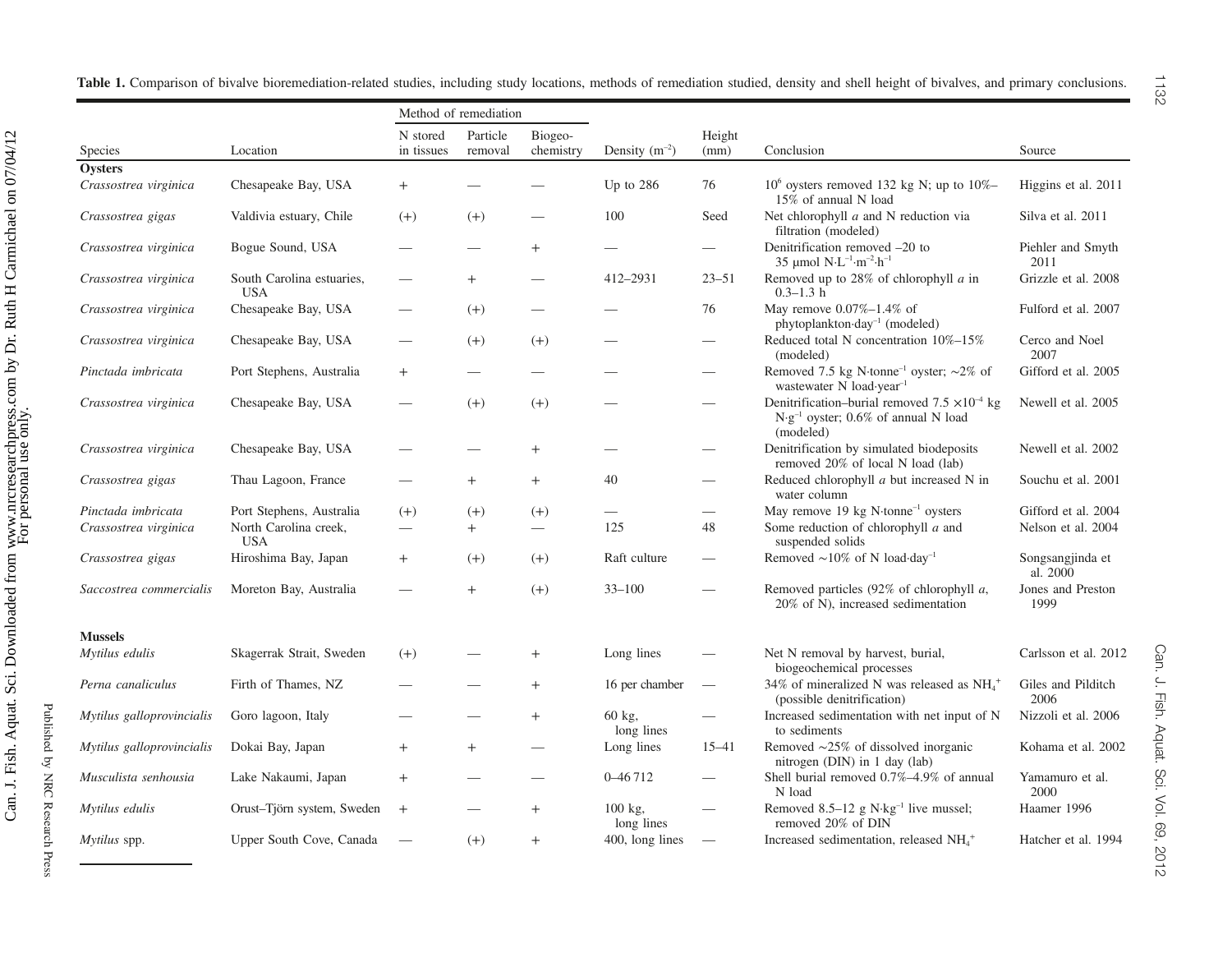|                                    |                                |                          | Method of remediation |                      |                        |                                 |                                                                                 |                                |
|------------------------------------|--------------------------------|--------------------------|-----------------------|----------------------|------------------------|---------------------------------|---------------------------------------------------------------------------------|--------------------------------|
| Species                            | Location                       | N stored<br>in tissues   | Particle<br>removal   | Biogeo-<br>chemistry | Density $(m^{-2})$     | Height<br>(mm)                  | Conclusion                                                                      | Source                         |
| Mytilus edulis                     | North Sea, Netherlands         | $\overline{\phantom{0}}$ | $+$                   | $(+)$                | Field flume            |                                 | Removed chlorophyll a and seston, released<br>$NH4+$ (possible denitrification) | Dame et al. 1991               |
| Mytilus edulis                     | Northern Baltic Sea,<br>Sweden |                          |                       | $\ddot{}$            | 535-1693 g<br>chambers | $\hspace{0.1mm}-\hspace{0.1mm}$ | Increased annual N, C, P sedimentation by<br>10%                                | Kautsky and Evans<br>1987      |
| Perna canaliculus                  | Kenepuru Sound, NZ             | $^{+}$                   |                       | $^{+}$               | Long lines             | $\hspace{0.1mm}-\hspace{0.1mm}$ | Harvest and denitrification removed 68%<br>more N than reference sites          | Kaspar et al. 1985             |
| Geukensia demissa                  | Cape Cod, USA                  | $+$                      | $^{+}$                | $(+)$                | $34 - 365$             | $10 - 100$                      | Mussels retained and recycled N within the<br>marsh system                      | Jordan and Valiela<br>1982     |
| <b>Clams</b>                       |                                |                          |                       |                      |                        |                                 |                                                                                 |                                |
| Tapes philippinarum                | Goro lagoon, Italy             |                          |                       | $^{+}$               | 100-3000               |                                 | Increased sedimentation with net removal of<br>N from sediments                 | Nizzoli et al. 2006            |
| Corbicula japonica                 | Lake Shinji, Japan             |                          | $^{+}$                | $(+)$                | $0 - 1000$             | $\hspace{0.1mm}-\hspace{0.1mm}$ | Removed chlorophyll a, released $NH4$ <sup>+</sup>                              | Nakamura and Ker-<br>ciku 2000 |
| Mya arenaria                       | Laholm Bay, Sweden             |                          | $^{+}$                | $+$                  | $0 - 2000$             | $1 - 25$                        | Removed up to 27% of new local produc-<br>tion                                  | Loo and Rosenberg<br>1989      |
| Mercenaria mercenaria              | Narragansett Bay, USA          |                          | $^{+}$                | $^{+}$               | 16 mesocosm            | $32 - 107$                      | Increased C sedimentation; models may<br>overestimate particle removal          | Doering et al. 1986,<br>1987   |
| Corbicula fluminea                 | Potomac River, USA             |                          | $+$                   |                      | $1.2 - 1467$           | $1 - >25$                       | Removed 30% of chlorophyll $a$ in 2 h                                           | Cohen et al. 1984              |
| <b>Scallops</b><br>Chlamys farreri | Sishili Bay, China             |                          | $+$                   | $(+)$                | $0 - 40$               | $32 + 4$                        | Removed up to 45% of particles $\text{day}^{-1}$                                | Zhou et al. 2006               |
| <b>Cockles</b><br>Cardium edule    | Laholm Bay, Sweden             |                          | $^{+}$                | $^{+}$               | $0 - 8000$             | $4 - 21$                        | Removed up to 27% of new local produc-<br>tion                                  | Loo and Rosenberg<br>1989      |
| <b>Various</b>                     |                                |                          |                       |                      |                        |                                 |                                                                                 |                                |
|                                    | Various                        | $(+)$                    | $(+)$                 |                      | $25 - 500$             |                                 | Bioremediaiton was location- and condition-<br>specific (modeled)               | Ferreira et al. 2007           |
|                                    | San Francisco Bay, USA         | $(+)$                    | $(+)$                 | $(+)$                | 200                    |                                 | Defined conditions for remediation (model)                                      | Officer et al. 1982            |

Note: Methods of remediation include nitrogen removal by assimilation into shell or soft tissues, particle removal (measured in terms of suspended particulates, chlorophyll a concentration, or filtration rate), and stimulation of biogeochemical processes via biodeposits. Parentheses indicate studies for which results were calculated from literature values, estimated, or modeled and not directly measured. A long dash (—) indicates not reported.

Published by NRC Research Press

Published by NRC Research Press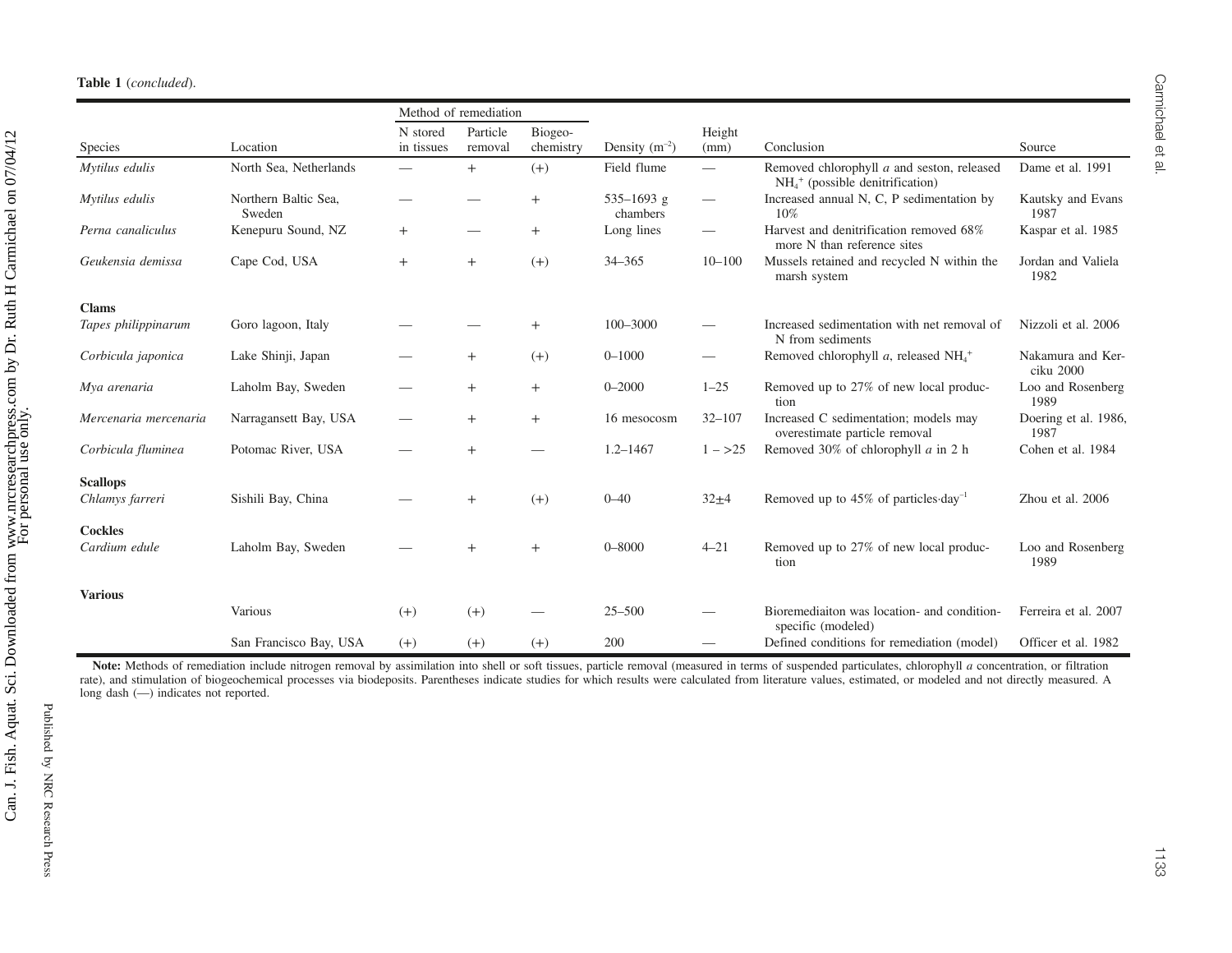column, and biogeochemical processes, with fewer studies (∼20%) directly quantifying N removal by assimilation into tissues (Table 1). Focus on particle removal and associated processes, however, may not be adequate to quantify N removal. Phytoplankton particles are subject to hydrodynamic forces, and it is difficult to assess consumption by bivalves relative to export down-estuary or consumption by other suspension feeders (Nelson et al. 2004; Grizzle et al. 2008). Similarly, measurement of particle or N removal using filtration rates may be inaccurate (Pomeroy et al. 2006; Grizzle et al. 2008), requiring careful consideration of environmental conditions that affect shellfish metabolism and likely overestimating N removal when bivalve condition or growth declines (Jørgensen 1966; Bayne and Newell 1983; Rice 1999). Consideration of N removal by tissue assimilation, however, reflects net potential N removal regardless of variation in environmental factors that alter filtration rates or physiological condition. Since many species used for bioremediation are commercially valuable, these species directly remove N in tissues when they are harvested as well as producing biodeposits that potentially alter downstream biogeochemical processes (Rice 1999; Newell 2004). Bivalve biodeposition has been credited with stimulating N removal as well as N addition to estuaries worldwide (Table 1), and the effects appear to be location-specific and inconclusive (Souchu et al. 2001; Zhou et al. 2006; Coen et al. 2007). These findings encourage a more comprehensive empirical examination of N removal by tissue assimilation along with the potential for biogeochemical processes to complement this mechanism of N removal.

Estimates of bioremediation also need to be made at relevant spatial scales, preferably considering entire estuaries. Previous studies reported largely local effects often based on generalized data or literature values, with the assumption that local effects and general conditions will broadly scale up (Pomeroy et al. 2006; Grizzle et al. 2008; Dumbauld et al. 2009). The large variation in findings reported in Table 1 suggests that local controls on N removal may also vary greatly. Location-specific factors such as salinity, temperature, dissolved oxygen (DO), hydrology, bivalve density and species composition, and total N load can affect estimates of bioremediation by affecting the quantity and quality of particle loads or bivalve responses (e.g., Officer et al. 1982; Carmichael et al. 2004a; Grizzle et al. 2008), rendering generalized data unreliable. Studies across a range of Nenriched estuaries show that the influence of N loads on bivalve growth and N content depended on species and location-specific attributes (Fig. 1: data from Evgenidou and Valiela 2002; Weiss et al. 2002; Shriver et al. 2002; and Carmichael et al. 2004a). Space available for cultivating shellfish may also strictly limit bioremediation relative to estuary size (Ferreira et al. 2007) but has rarely been considered in bioremediation assessments (Table 1). Calculations of N removal by tissue assimilation can avoid some of these potential hurdles by using location-specific measures of growth and N content in tissues relative to local planting areas, N loads, and particle supply. These caveats highlight the need for location-specific data and the potential utility of tissue assimilation to define N removal capacity of bivalves across locations and through time.

To collect data that are meaningful for assessment of bio-

Fig. 1. Mean ( $\pm$  standard error) bivalve growth rates (*a*) and %N content in tissues (b) compared with N loading rates to four estuaries in Cape Cod, Massachusetts. Clams include combined data for softshell (Mya arenaria) and northern hard clams (Mercenaria mercenaria), which differed between seasons (2000, 2001), but not between species. Mussels refer to Geukensia demissa, and scallops refer to Argopectin irradians. Data are from Evgenidou and Valiela (2002), Weiss et al. (2002), Shriver et al. (2002), and Carmichael et al. (2004*a*). Nitrogen  $(\%)$  in scallops was determined by Shriver et al. (2002), but not previously published. Shell length:  $y = 0.29 \ln(x)$  $+$  0.12,  $R^2 = 0.96$ ,  $F_{regression 3} = 48.62$ ,  $P = 0.02$  (clams 2001);  $y =$ 0.21 ln(x) – 0.15,  $R^2 = 0.93$ ,  $F_{\text{regression 5}} = 55.80$ ,  $P = 0.002$  (clams 2000);  $y = 0.02 \ln(x) + 0.11$ ,  $R^2 = 0.56$ ,  $F_{\text{regression 8}} = 9.02$ ,  $P = 0.02$ (mussels). Nitrogen (%):  $y = 0.56 \ln(x) + 6.31$ ,  $R^2 = 0.61$ ,  $F_{\text{regression 7}} = 9.31, P = 0.02 \text{ (hard claims)}; y = 0.86 \ln(x) + 6.58,$  $R^2 = 0.69$ ,  $F_{\text{regression}}$  7 = 13.13,  $P = 0.01$  (softshell clams).



remediation, restoration, or management efforts, it is also important to demonstrate that bivalves remove N from landderived sources. Although most studies claim to test bivalve capacity to remediate cultural eutrophication or anthropogenic N loads (e.g., Officer et al. 1982; Zhou et al. 2006; Cerco and Noel 2007), they have not demonstrated that bivalves actually removed land-derived or autochthonous N, rather than N in particles conveyed from adjacent waters.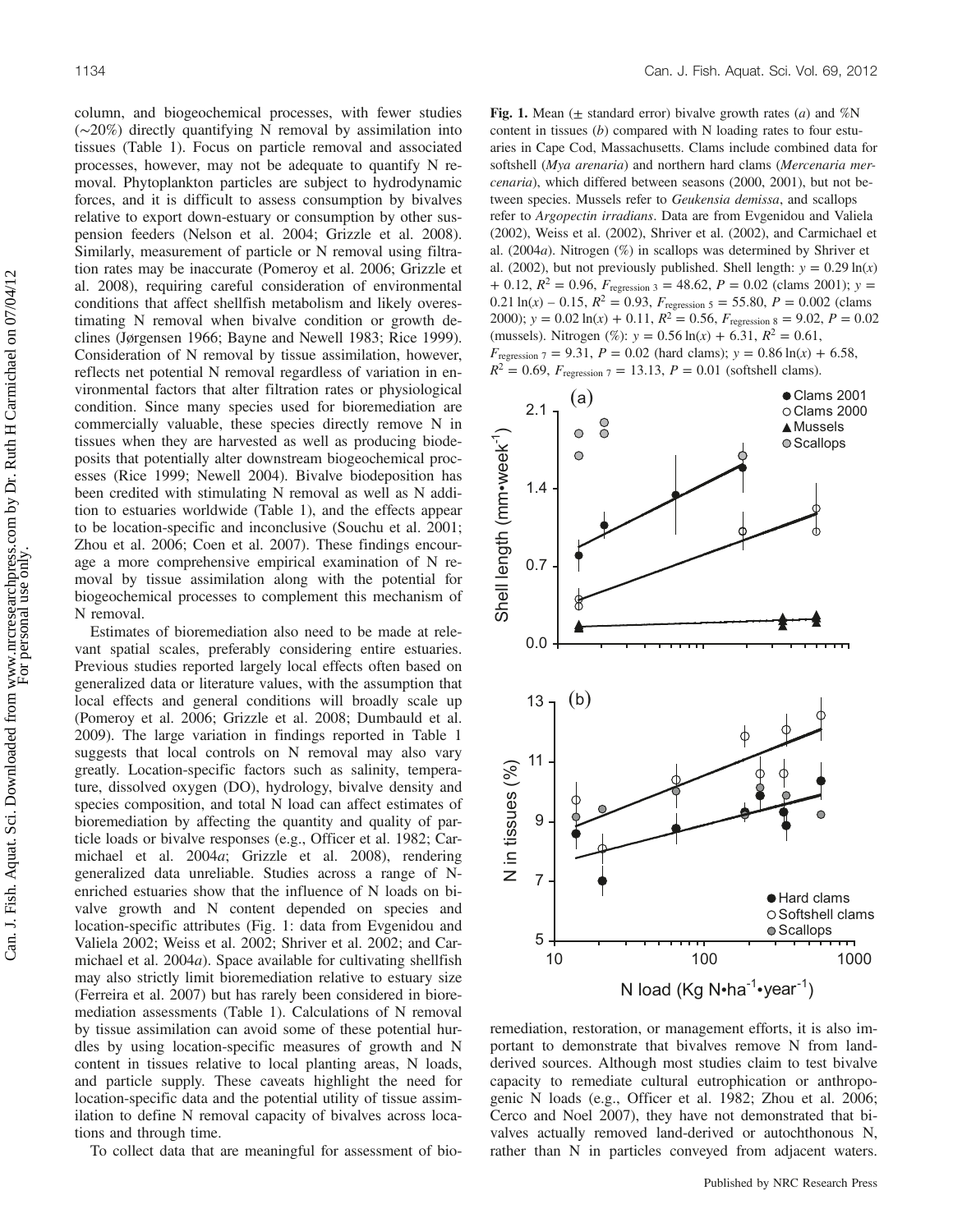Fortunately, the specific combination of N sources on a watershed confers unique N stable isotope signatures to nutrients delivered to a water body (McClelland et al. 1997; Carmichael et al. 2004b; Fertig et al. 2009). Producers may assimilate these nutrients and become food for consumers such as bivalves, which subsequently acquire the locationspecific N stable isotope ratio (Evgenidou and Valiela 2002; Weiss et al. 2002; Shriver et al. 2002). Hence, N stable isotopes provide a tool to link estuary-specific N sources to bivalves and determine the efficacy of bioremediation.

Although the full complement of bivalves in a system may contribute to N removal at some level (if harvested and possibly via biogeochemistry), oysters or other commercially harvested species with similar feeding behavior and physiological capacity will likely have the greatest potential for use as a management or N bioremediation tool. Oysters are well documented to maintain high feeding rates at high food concentrations by coupling high particle capture rates with an efficient pre-ingestion and sorting mechanism (Newell and Langdon 1996). Higher growth rates combined with resulting greater dry mass to height ratios compared with other species (Shumway 1996; Carmichael et al. 2004a) and higher volume of ejecta production (Tenore and Dunstan 1973; Newell and Langdon 1996) render oysters potentially more effective at assimilating N into tissues or removing N via biogeochemical processing than some other species. Oysters are also abundantly harvested throughout the world and frequently targeted for aquaculture, restoration, and ecosystem assessment activities, making them of high interest for bioremediation study (Table 1; Fulford et al. 2010; Beck et al. 2011).

Given the paucity of comprehensive empirical assessments of bivalve bioremediation relative to estuary-specific N loads and the likelihood that oysters are a most effective bioremediator species, in this paper we directly measured N removal capacity of the oyster Crassostrea virginica. To test N removal under different N loading regimes, we quantified N assimilated into tissues and removed at harvest by oysters transplanted into five Cape Cod estuaries that receive different land-derived N loads. Estuary-specific growth rates and N content in oyster tissues were measured to determine total N stored in oyster tissues. To determine whether oysters assimilated (and therefore had potential to remove) anthropogenic N, we measured estuary-specific N stable isotope ratios in suspended particles and oyster tissues and compared them with the percent wastewater contribution to each estuary. To roughly estimate the potential N removal stimulated by oyster biodeposition associated with our empirical growth measurements, we applied literature estimates of N removal by denitrification and burial. Data on N removal by tissue assimilation were further compared with estuary-specific, land-derived N loads and N in phytoplankton to calculate the number of oysters required to completely remediate N loads and the approximate percent N  $(\%N)$  removed by oysters at typical restoration and aquaculture densities if planted over different percentages of embayment area. We used both land-derived and phytoplankton N to account for dissolved inorganic N loaded to the estuary from external sources as well as to roughly account for additional N regenerated within or otherwise conveyed to the estuary, including from biodeposits by oysters, which may contribute to algal production and symptoms of eutrophication (Kemp and Boynton 1984; Mayer et al. 1998; York et al. 2007).

#### Materials and methods

#### Study sites

This study was conducted in five estuaries on Cape Cod, Massachusetts, USA (Fig. 2), characterized by different land uses on their watersheds (Table 2). N loads to these shallow, well-mixed estuaries (Sage Lot Pond, Wild Harbor, Green Pond, Snug Harbor, Childs River) do not vary substantially among seasons because land-derived loads are delivered primarily through groundwater (Valiela et al. 1992; Jay et al. 1997). The N loads have been estimated and span most of the range of land-derived N loads to coastal estuaries in the United States (e.g., Valiela et al. 1992, 2000; Kroeger et al. 1999). Several studies on the effects of eutrophication on habitat and food supply for a variety of bivalve species have been conducted in these estuaries; site conditions are well documented, and this previous work (e.g., Evgenidou and Valiela 2002; Shriver et al. 2002; Carmichael et al. 2004a) provided context for the current study.

#### Field measurements

#### Oyster transplants

To quantify estuary-specific growth and N content in oysters, juvenile hatchery-reared oysters  $(8.2 \pm 0.2 \text{ mm}$  longest dimension) were transplanted at two sites in five Cape Cod estuaries (Fig. 2) during the primary growing season (June– October, starting on 29 June 2003), when bivalves in the estuaries are most actively assimilating particle and N loads (Shriver et al. 2002; Carmichael et al. 2004a). We used hatchery-reared oysters to ensure common stock was transplanted into each estuary and to most accurately reflect bivalves planted for culture or management purposes. Oysters were obtained from the Aquaculture Research Corporation in Dennis, Massachusetts. Oysters ( $n = 67 \pm 2$ ) were placed in plastic-coated wire mesh aquaculture cages measuring 30 cm wide  $\times$  52 cm long  $\times$  8 cm deep. Cages were lined on the inside with 3 mm plastic mesh and elevated 6 cm above the sediment surface in approximately 1 m of water (at low tide). Cages were placed at this height to mimic typical natural settlement elevations for oysters in the area and allow access for sampling and cleaning with minimal disturbance while maintaining access to natural food sources. Four replicate cages were transplanted at each site (eight per estuary), and one randomly selected cage was removed from each site on days 28, 56, 84, and 112. This sampling scheme was chosen to capture spatial and temporal variation in growth, survival, and N content during the growing season.

#### Oyster growth and survival

To measure growth during the experimental period, we recorded shell dimensions of 50 randomly selected oysters from initial hatchery stock and from each cage at each removal date. Of the 50 oysters, 10 were further processed to determine mean soft tissue dry mass. Soft tissues from the remaining 40 oysters were reserved for N content and stable isotope analyses. In two cases (Snug Harbor and Green Pond), mortality limited the number of oysters measured to 33 and 49, respectively. Shell dimensions were recorded as the longest height (umbo to margin), width, and length of each oyster to the nearest 0.1 mm using vernier calipers. To measure soft tissue dry mass, whole tissues were separated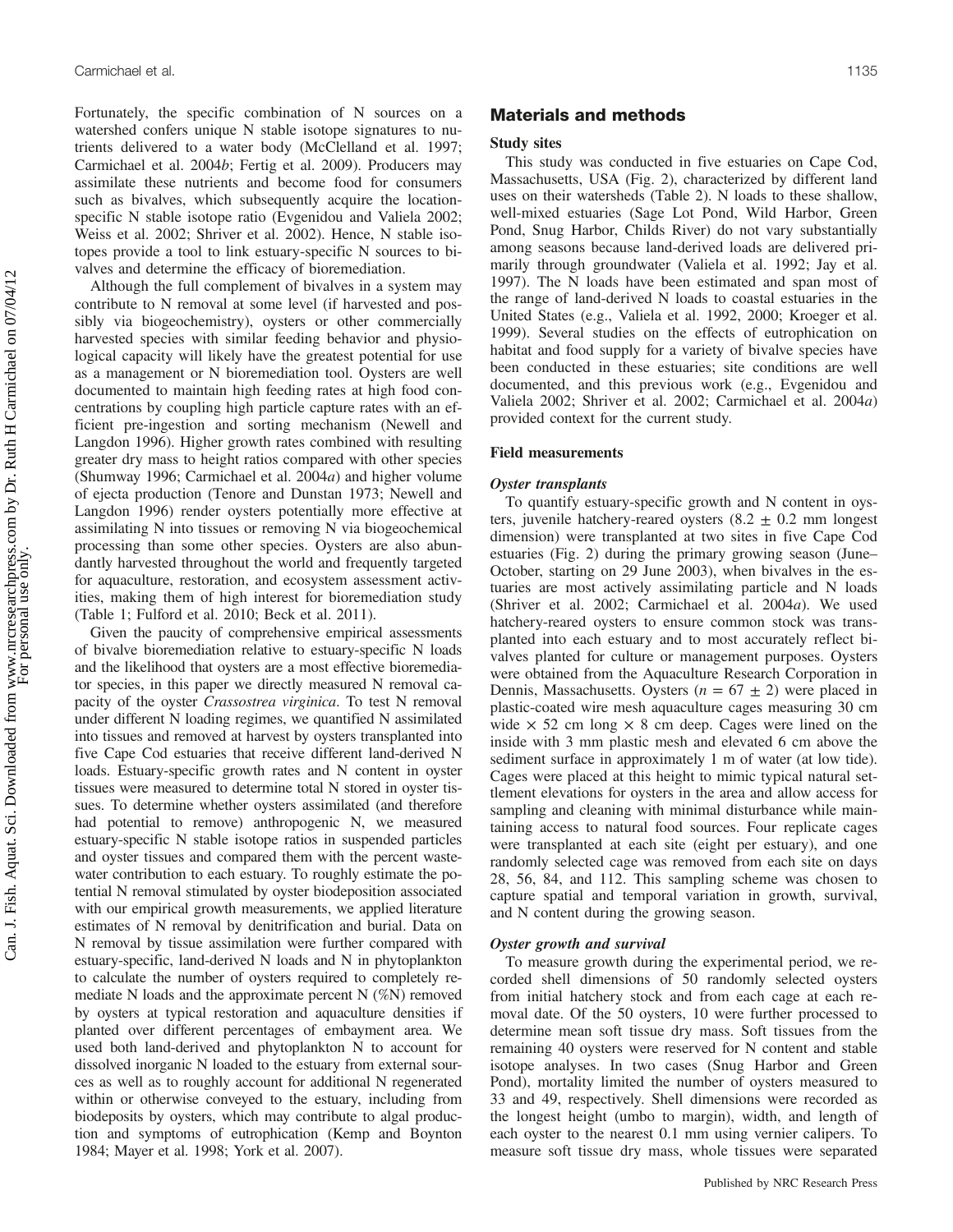

Fig. 2. Study sites in five northeastern USA (a) estuaries on Cape Cod, Massachusetts (b). WH, Wild Harbor; and SN, Snug Harbor (c); GP, Green Pond; CR, Childs River; and SLP, Sage Lot Pond (d).

from shell and dried to a constant mass at 60 °C. Whole tissues, except gut, were collected to reflect total N assimilated without including unassimilated foods. Growth rates were determined from the slope of the regression line comparing mean shell height and dry mass of oysters in each estuary to date of collection. To determine percent survival, we counted the number of living oysters in each transplant cage at collection, divided by the total number planted, and multiplied by 100.

#### Suspended particles

To determine the quantity and quality of suspended particles available as food for oysters during the growing season,

#### Environmental attributes

Salinity was measured using a handheld salinity refractom-

we collected whole water at 10 cm from the sediment surface at each site (Fig. 2) every 2 weeks. Two 1 L samples (200 µm prefiltered) were passed through pre-ashed 0.7 µm Whatman GF/F filters. We identified components of available foods by measuringchl a concentration and total suspended and organic particulate matter. Chl a was determined by 90% acetone extraction and analyzed by spectrophotometry (Lorenzen 1967). Total suspended and organic particulate matter were determined from the mass of dried filters (at 60 °C to a constant mass) before and after ashing at 490 °C for 4 h.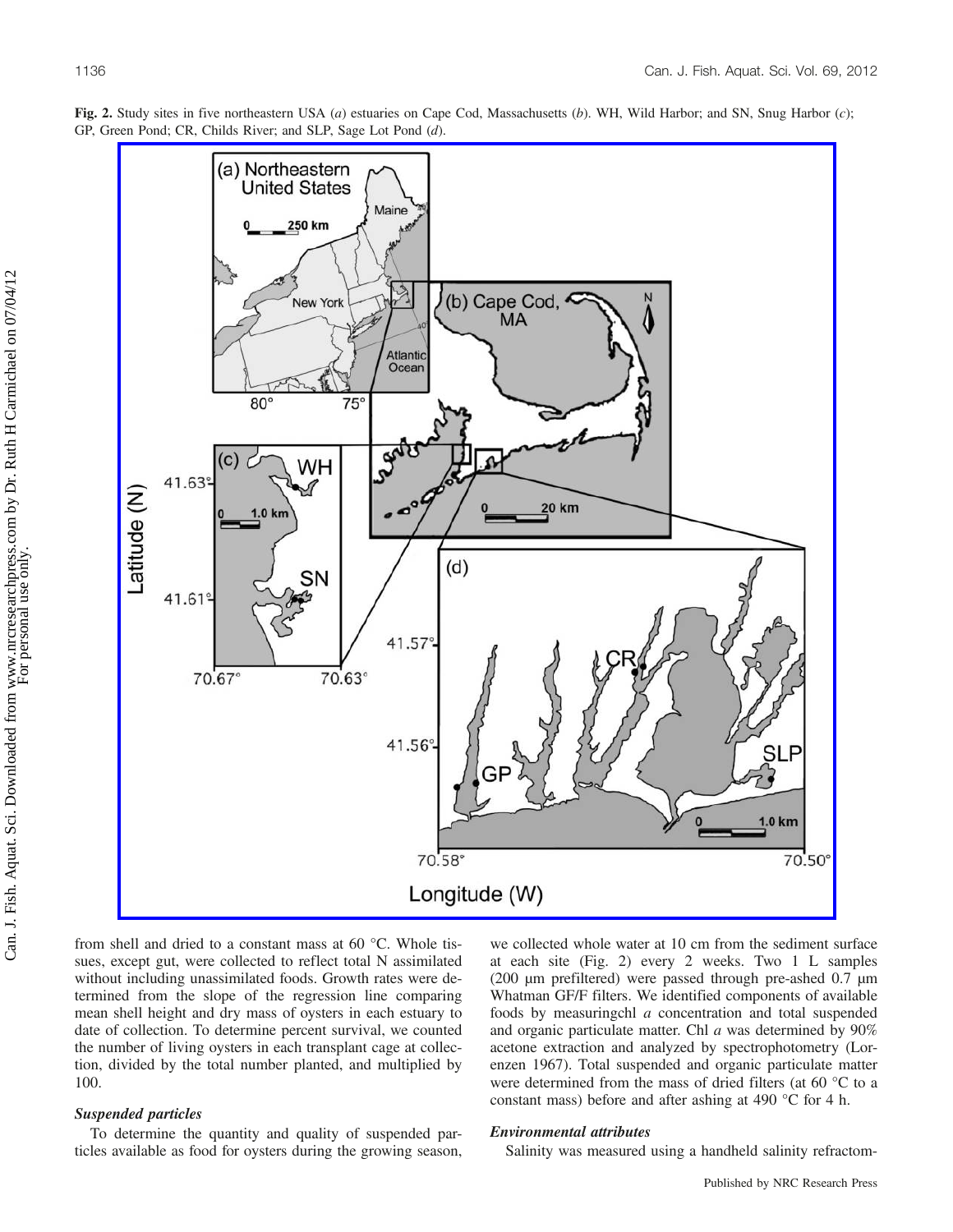| ļ<br>$\frac{1}{2}$<br>i<br>; |  |
|------------------------------|--|
| $\frac{1}{2}$<br>j<br>i      |  |

Table 2. Land-derived annual N loading rate, area-weighted N loading rate, the percent contribution of wastewater to total annual N load, volume and surface area of five Cape Cod

Land-derived annual N loading rate, area-weighted N loading rate, the percent contribution of wastewater to total annual N load, volume and surface area of five Cape Cod

|                                 |                                        | estuaries in which oysters were transplanted, and seasonal mean (± standard error) suspended particulate matter (SPM), particulate organic matter (POM), temperature, salinity (practical<br>salinity scale), and percent survival of oysters at two sites in $\epsilon$ | each estuary.           |                                                                |                                                                                              |      |                                    |                            |                                                         |                          |                                                                                                                                                                                        |
|---------------------------------|----------------------------------------|--------------------------------------------------------------------------------------------------------------------------------------------------------------------------------------------------------------------------------------------------------------------------|-------------------------|----------------------------------------------------------------|----------------------------------------------------------------------------------------------|------|------------------------------------|----------------------------|---------------------------------------------------------|--------------------------|----------------------------------------------------------------------------------------------------------------------------------------------------------------------------------------|
|                                 | Estuary characteristics                |                                                                                                                                                                                                                                                                          |                         |                                                                |                                                                                              |      | Vater column                       |                            |                                                         |                          |                                                                                                                                                                                        |
| Estuary                         | $(\text{kg N} \cdot \text{year}^{-1})$ | N loading rate Area-weighted N load<br>$(kg N·m-2·year-1)$                                                                                                                                                                                                               | $N$ astewater<br>$(\%)$ | $\begin{pmatrix} V_{\text{clume}} \\ \text{m}^3 \end{pmatrix}$ | Surface                                                                                      | Site | ${\rm SPM} \over {\rm (mgL^{-1})}$ | $(mg \cdot L^{-1})$<br>MOd | <b>Temperature</b><br>င္                                | Salinity                 | survival $(\%)$<br>Oyster                                                                                                                                                              |
| Sage Lot Pond <sup>a</sup>      | 990                                    | $14 \times 10^{-4}$                                                                                                                                                                                                                                                      |                         | $0.59 \times 10^{6}$                                           | $\frac{\text{area (m}^2)}{0.70 \times 10^6}$<br>0.49×10 <sup>6</sup><br>0.60×10 <sup>6</sup> |      |                                    | $16 + 4$                   |                                                         |                          |                                                                                                                                                                                        |
| Wild Harbor <sup>b</sup>        | 3185                                   | $65\times10^{-4}$                                                                                                                                                                                                                                                        |                         | $0.49 \times 10^{6}$                                           |                                                                                              |      |                                    |                            | 2 1 2 2 1 1 2 2<br>4 4 4 4 4 4 4 4<br>2 3 2 2 2 2 2 2 2 | $2888888877788888877788$ | $\begin{array}{cccc}\n 3.83 & 8 & 8 & 8 & 8 & 8 & 8 \\ 7 & 4 & 1 & 1 & 1 & 1 & 1 \\ 7 & 1 & 1 & 1 & 1 & 1 & 1 \\ 8 & 1 & 1 & 1 & 1 & 1 & 1 \\ 9 & 1 & 1 & 1 & 1 & 1 & 1\n \end{array}$ |
| Green Pond <sup>c</sup>         | 10716                                  | $78\times10^{-4}$                                                                                                                                                                                                                                                        |                         | $1.28 \times 10^{6d}$                                          |                                                                                              |      |                                    |                            |                                                         |                          |                                                                                                                                                                                        |
|                                 |                                        |                                                                                                                                                                                                                                                                          |                         |                                                                |                                                                                              |      |                                    |                            |                                                         |                          |                                                                                                                                                                                        |
| Snug Harbor <sup><i>b</i></sup> | 4263                                   | 236×10 <sup>-4</sup>                                                                                                                                                                                                                                                     | 89                      | $0.21 \times 10^{6}$                                           | $0.18\times10^{6}$                                                                           |      |                                    |                            |                                                         |                          |                                                                                                                                                                                        |
|                                 |                                        |                                                                                                                                                                                                                                                                          |                         |                                                                |                                                                                              |      |                                    |                            |                                                         |                          |                                                                                                                                                                                        |
| Childs River <sup>a</sup>       | 8114                                   | $601\times10^{-4}$                                                                                                                                                                                                                                                       | ග                       | $0.18\times10^{6}$                                             | $0.14 \times 10^{6}$                                                                         |      |                                    |                            |                                                         |                          |                                                                                                                                                                                        |
|                                 |                                        |                                                                                                                                                                                                                                                                          |                         |                                                                |                                                                                              |      |                                    |                            |                                                         |                          |                                                                                                                                                                                        |

Note: Data were available for only one site in Sage Lot Pond and Wild Harbor.<br>"Data from Valiela et al. (2000). Note: Data were available for only one site in Sage Lot Pond and Wild Harbor

"Data from Valiela et al. (2000).

Data from Kroeger et al. (1999). cData from Kroeger et al. (1999). Data from Ramsey 2000. Data from Costa 1994. bData from Costa 1994.

dData from Ramsey 2000.

eter with automatic temperature correction (Fisher Scientific). Temperature was measured using a Carolina armored water thermometer (NIST certified, 0.5 °C accuracy). Parameters were measured adjacent to cages at each transplant site prior to collecting water samples.

### Stable isotope analysis and N content in oysters

To determine whether N assimilated into oysters was derived from anthropogenic sources, we measured the N stable isotope ratios in suspended particulate matter (available foods) and oyster tissues. Soft tissues were aggregated from 10 randomly selected oysters on each removal date to yield four replicate aggregate samples for each site (because of mortality, two replicates were processed for Snug Harbor on day 84). Samples were dried to a constant mass at 60 °C and ground to a powder with a mortar and pestle. Tissues and dried filters containing suspended particulate matter were analyzed by continuous flow isotope ratio mass spectrometry (IRMS) at the University of California Davis Stable Isotope Facility (Davis, California). All samples were analyzed on a PDZ Europa 20-20 mass spectrometer after combustion in a PDZ Europa Automatic Nitrogen and Carbon Analyzer-Gas Solid Liquid. Gases were separated on a Supelco Carbosieve G column before IRMS. Machine reproducibility was ≤0.02‰ and was determined by analyzing randomly selected subsamples for 10% of the samples.

N content in oyster soft tissues was determined by combustion during stable isotope analysis. To ensure N content reflected ambient rather than residual hatchery conditions, N content data were used only from oysters sampled on day 112.

### N removal and bioremediation calculations

To calculate the capacity of oysters to remove N and remediate eutrophication, we used a two-step process. First, we applied empirical estuary-specific growth and N content data from transplanted oysters to estimate estuary-specific times to reach harvestable size  $(T_h)$  and used regression analysis to extrapolate the corresponding soft tissue N content when oysters did not reach harvestable size within the study season. We opted to define harvestable size as 76.2 mm shell height because it is representative of practices of the USA oyster fisheries (T. Getchis, East Coast Shellfish Growers Association, 1623 Whitesville Road, Toms River, NJ 08755, USA, personal communication, 2010; MacKenzie 1996; Higgins et al. 2011).

Second, we estimated the number of oysters required to assimilate and store the N in each estuary during the time period between planting and harvest  $(T_h)$  based on (i) landderived  $N$  load to each estuary and  $(ii)$   $N$  in phytoplankton available in each estuary. We used these approaches to account for dissolved inorganic N loaded to the estuary from external sources (land-derived N loads) as well as to roughly account for additional N regenerated within or otherwise conveyed to the estuary, including from biodeposits by oysters, which may contribute to algal production (phytoplankton N) and symptoms of eutrophication (Kemp and Boynton 1984; Mayer et al. 1998; Souchu et al. 2001). We used phytoplankton N rather than N content in suspended particulate matter for this calculation because it is likely most reflective of consumed diet and is consistent with estuary-specific phyto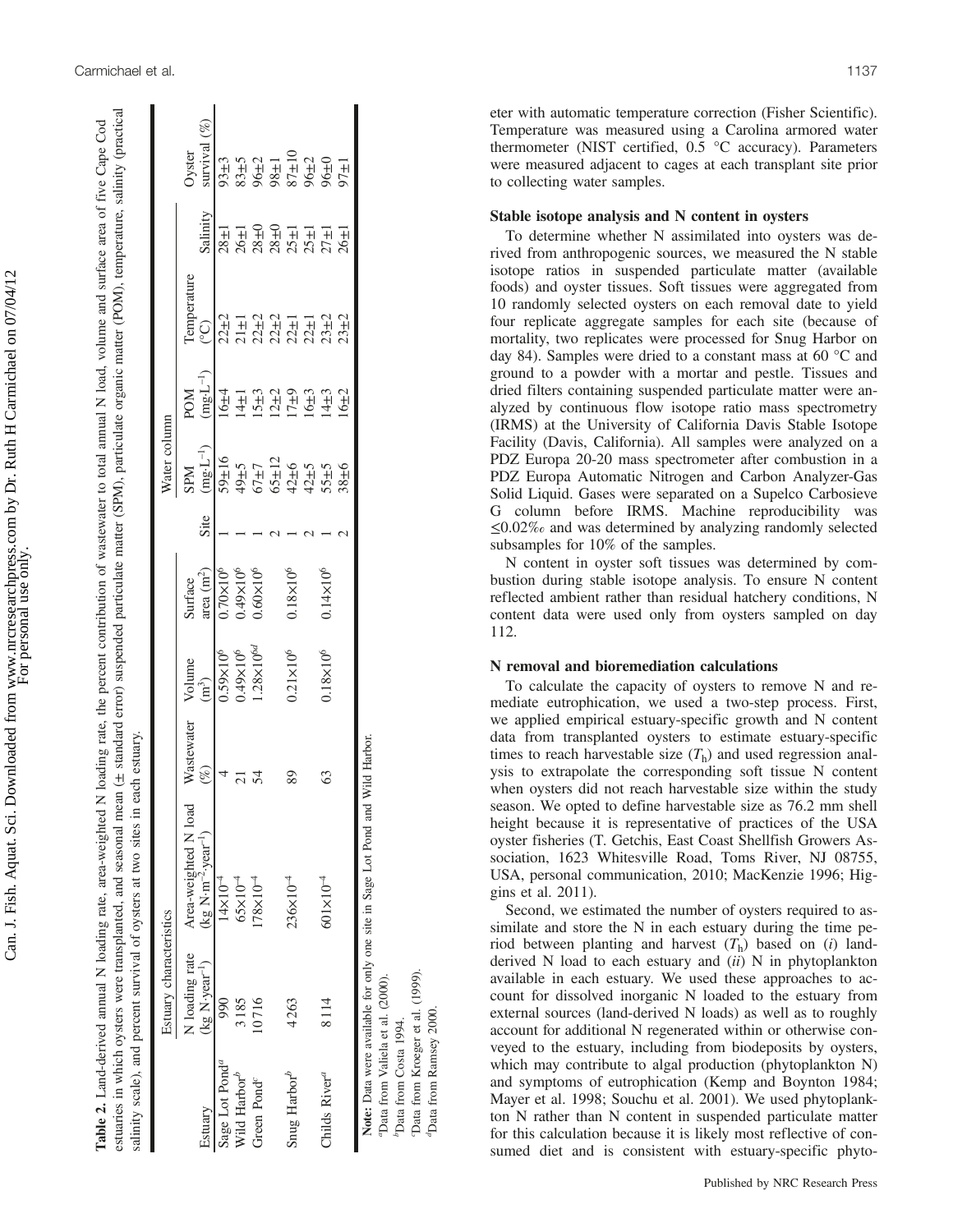plankton dynamics and bivalve growth responses measured during this and other studies (Riera et al. 1999; Carmichael et al. 2004a; York et al. 2007).

#### Determining  $T_h$

The number of growing seasons required to reach harvestable size  $(T_h)$  was defined as the time period between planting and when oysters reach a length of  $76.2$  mm.  $T<sub>h</sub>$  was calculated from estuary-specific growth rates, assuming growth occurred only during the growing season (mid-May – mid-October) in Cape Cod.  $T<sub>h</sub>$  was estimated by first determining the number of days to reach harvest size by extrapolating from the equation for the lines best fit to the regression of shell height compared with sampling day for each estuary. We divided the number of days to reach 76.2 mm by the number of days estimated for a typical growing season  $(\sim 153 \text{ days})$  to determine the number of seasons  $(T_h)$  to reach 76.2 mm. This estimate of growing season length was consistent with conditions during this study and previous observations for the mid to northern Atlantic region (Loosanoff and Nomejko 1949; Rheault and Rice 1996; Soniat et al. 1998). This estimate is also reasonable given the relatively short period of growth to harvestable size for these estuaries, and because the smaller amount of growth that may occur during the remainder of the year (colder periods) is likely balanced by a reduction in growth with age as bivalves approach legal size and not accounted for in a linear model (Askew 1972).

### Land-derived and phytoplankton N loads

To calculate land-derived N loads and phytoplankton N in each estuary during oyster growth to harvestable size, we multiplied  $T<sub>h</sub>$  by total annual land-derived N load (Table 2) and by estimated seasonal phytoplankton N in the estuary. Seasonal phytoplankton N load was calculated by multiplying the empirical mean chl  $a$  concentrations measured in each estuary by estuary volume at mean tide height (Table 2) and assuming a N:chl *a* ratio of  $12.8 \pm 1.5$  (MacIntyre et al. 2002). Although the N:chl  $a$  ratio will necessarily vary with the composition of phytoplankton in a given area, we opted to use this value because it is comparable to values previously applied to make similar calculations (Newell et al. 2005) but was refined based on raw data from a long-term data set (MacIntyre et al. 2002). To roughly capture interannual and spatial variation in production, we used mean chl a concentrations measured during this study and in two previous studies, including measurements throughout the estuary and along a salinity gradient (Weiss et al. 2002; Shriver et al. 2002; Carmichael et al. 2004a). Because the concentration of chl a will also vary with tidal flow and season, we opted to use a mean seasonal value based on samples collected across different tidal cycles during the period of greatest bivalve growth in our region. The resulting values were also within the range of median seasonal chl  $a$  concentrations in estuaries worldwide (Cebrian and Valiela 1999). Previous work indicates this approach is appropriate to the physical and biological dynamics of these estuaries (Jay et al. 1997; Shriver et al. 2002; York et al. 2007).

Because of the spatial and temporal heterogeneity inherent in making estimates of primary production and biomass in estuaries (Malone et al. 1988; Underwood and Kromkamp 1999), we emphasize that this effort to scale-up estimates of phytoplankton N to the whole estuary volume provides only a rough estimate of the possible N in phytoplankton that may be available to oysters in these estuaries (Shaffer and Onuf 1985). Our approach composites data from a variety of spatial and temporal scales, including values generally representative of similar shallow water bodies, to generate an estimate based on the suite of best available data (e.g., Shaffer and Onuf 1985). These estimates, however, may not capture short-term horizontal or vertical patchiness in biomass that may occur in response to environmental variation or grazing, despite the shallow, well-mixed attributes of the estuaries (Cloern et al. 1985; Monbet 1992). These values also do not account for the potentially greater compensatory responses of phytoplankton to the presence of oysters as estimates are scaled up to higher densities. While approximate, this scaling-up effort in terms of phytoplankton N is grounded in empirical site-specific data and important given that both land-derived and regenerated N sources may contribute to eutrophic conditions and available food supply for bivalves in the estuary (Malone et al. 1988; Underwood and Kromkamp 1999; York et al. 2007). Hence, phytoplankton N load is considered a rough estimate of maximum N available in foods for oysters in our study estuaries.

#### N removal by tissue assimilation

To determine the amount of N assimilated into oyster soft tissues and potentially removed at harvest, we used estuaryspecific dry mass to shell height relationships (Table 3) to extrapolate dry mass at legal size. We multiplied the resulting value by the mean %N content measured in soft tissues at the end of the study (day 112). For simplicity and because oysters were planted at a small size (∼8 mm), we assumed N content in oysters was negligible at the start of this study and did not subtract initial N content from our N removal estimates. N assimilated into shell (estimated at 0.08%–0.8%; derived from Carriker 1996; Lee et al. 2011; R.H. Carmichael, unpublished data) was not included in these calculations because of the questionable ability to accurately estimate organic N content in shell at the time of study (Carriker 1996).

#### N removal by denitrification and burial

To include rough estimates of potential biogeochemical N removal  $(N_d)$  stimulated by bivalve biodeposits, we combined our field data with estimates of N removal by denitrification and burial (0.75 g N per gram of oyster dry mass per year) predicted by Newell et al. (2005). Since oysters were actively growing and changing size during the study, we extrapolated this additional N removed during  $T<sub>h</sub>$  by plotting estuaryspecific mean dry mass at each sampling day compared with calculated  $N_d$  for 1 day at that mass (assuming 0.002 g N removed per gram of oyster dry mass per day). We used the slope of the resulting best-fit regression line for each estuary as a rate of estuary-specific N removal (mg  $N \cdot day^{-1}$ ) via denitrification and burial for oysters in this study. To determine total  $N_d$  during time to harvest, we then multiplied each rate by the estuary-specific number of days required for oysters to reach harvest size. We determined the percent enhancement of N removal provided by denitrification and burial by dividing  $N_d$  at harvest by N in tissues at harvest and multiplying by 100. To roughly estimate N removal by oysters if not har-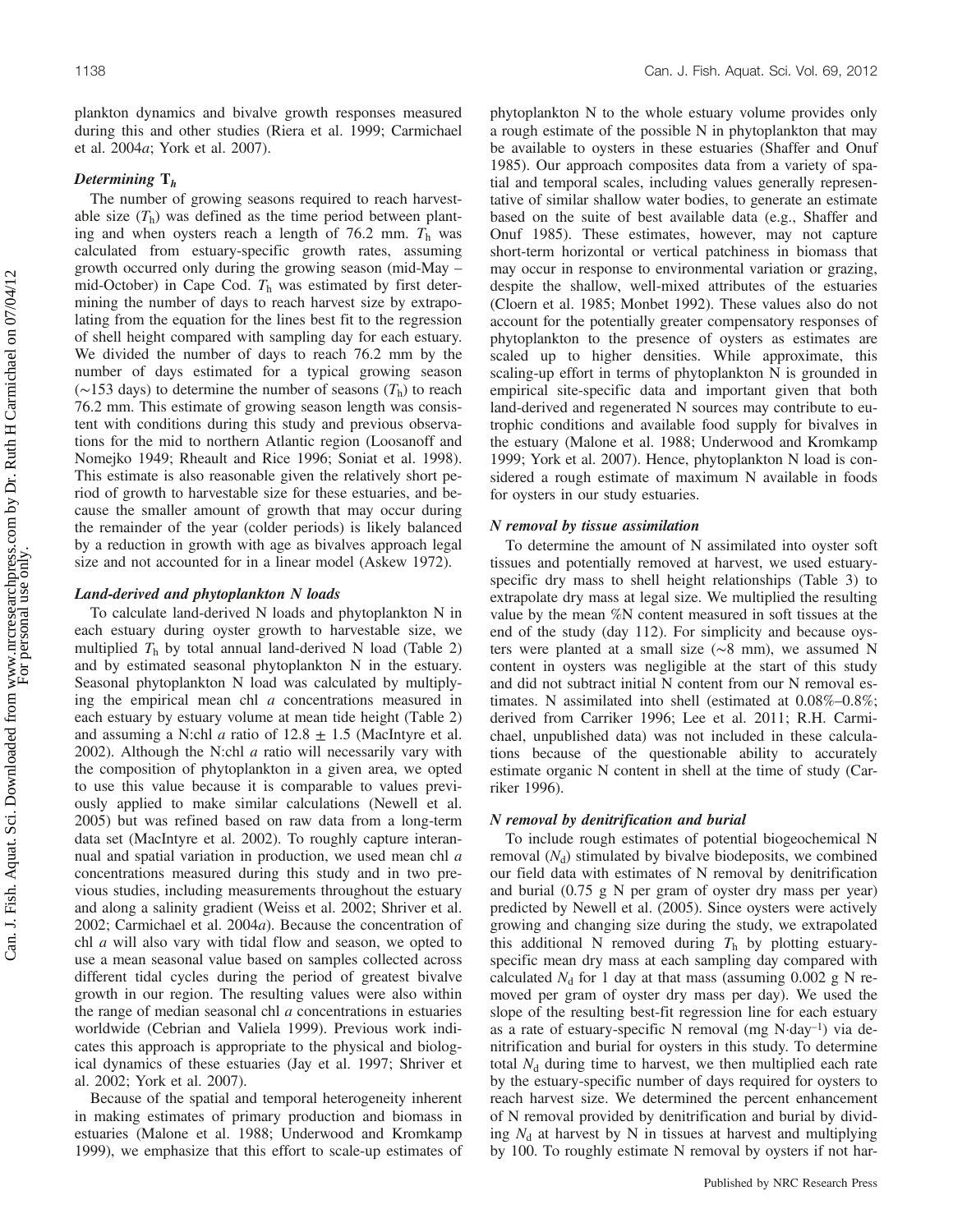Table 3. Equations and regression statistics describing the change in shell height through time and corresponding soft tissue dry mass and shell height relationships shown in Fig. 3.

|               | Shell height     |       |                |        |       | Dry mass           |       |    |        |          |
|---------------|------------------|-------|----------------|--------|-------|--------------------|-------|----|--------|----------|
| Estuary       |                  | $R^2$ | df             |        |       |                    | $R^2$ | df | F      | P        |
| Sage Lot Pond | $0.25 x + 6.85$  | 0.94  | 4              | 50.13  | 0.01  |                    |       |    |        |          |
| Wild Harbor   | $0.30 x + 10.77$ | 0.97  | $\overline{4}$ | 109.75 | 0.002 | $0.005^{0.089 x}$  | 0.85  | 38 | 202.40 | < 0.0001 |
| Green Pond    | $0.39x + 11.06$  | 0.95  | $\overline{4}$ | 61.37  | 0.004 | $0.008^{0.082 x}$  | 0.88  | 38 | 259.16 | < 0.0001 |
| Snug Harbor   | $0.26 x + 11.07$ | 0.93  | 4              | 38.37  | 0.01  | $0.007^{0.085\ x}$ | 0.91  | 39 | 390.20 | < 0.0001 |
| Childs River  | $0.31 x + 12.26$ | 0.91  | 4              | 31.53  | 0.01  | $0.010^{0.072 x}$  | 0.84  | 34 | 171.54 | < 0.0001 |

**Table 4.** Mean  $(\pm$  standard error) oyster shell and soft tissue growth rates, number of growing seasons to reach typical harvestable size of 76.2 mm  $(T_h)$ , and soft tissue dry mass (DW) and N content at harvestable size in Cape Cod estuaries.

|               | Oyster growth rates                   |                                      |               |                                           |                                                 |
|---------------|---------------------------------------|--------------------------------------|---------------|-------------------------------------------|-------------------------------------------------|
| Estuary       | Shell height<br>$(mm \cdot day^{-1})$ | Soft tissue<br>$(mg \cdot day^{-1})$ | $T_{\rm h}$   | DW at harvest<br>$(g\text{-}oyster^{-1})$ | Tissue N at harvest<br>$(g\text{-}oyster^{-1})$ |
| Sage Lot Pond | $0.25 + 0.04$                         | $1.7 + 0.5$                          | $1.8 + 0.3$   |                                           |                                                 |
| Wild Harbor   | $0.30 \pm 0.03$                       | $1.8 + 0.1$                          | $1.4 \pm 0.2$ | $4.1 \pm 1.3$                             | $0.35 + 0.11$                                   |
| Green Pond    | $0.39 \pm 0.05$                       | $6.8 \pm 2.0$                        | $1.1 \pm 0.2$ | $4.2 \pm 1.2$                             | $0.36 \pm 0.10$                                 |
| Snug Harbor   | $0.26 + 0.04$                         | $2.3 \pm 0.4$                        | $1.7 + 0.3$   | $4.4 \pm 1.1$                             | $0.38 \pm 0.09$                                 |
| Childs River  | $0.31 + 0.06$                         | $2.1 \pm 0.5$                        | $1.4 + 0.3$   | $2.4 + 1.2$                               | $0.20 \pm 0.11$                                 |

Note: Oysters in Sage Lot Pond did not grow sufficiently to reliably determine dry mass at harvest size. Tissue N at harvest was based on a mean of  $8.6\% \pm 0.2\%$  N in oyster tissues on day 112.

vested, we calculated  $N_d$  after 1 year at legal size by assuming no further growth, multiplying dry mass at harvest (Table 4) by 0.75 g N (Newell et al. 2005), and adding this number to  $N_d$  during  $T_h$ .

#### Quantifying capacity for bioremediation

Given the estuary-specific N removal per oyster at harvest size, the actual capacity for bioremediation depends on the density and area on which bivalves are planted. Because density and area planted can vary, we opted to first determine the number of oysters needed to remove 100% of N loads in each estuary. We then determined the density of oysters required to support this N removal if the entire bottom area of each embayment were available and suitable for oyster growth. The number of oysters required to remediate 100% of land-derived and phytoplankton N loads was determined by dividing each N load during  $T<sub>h</sub>$  (the cumulative load during growth to harvest size) by the quantity of N in each oyster at harvest size.

To estimate more realistic N removal capacities at lower coverage areas, we calculated N removal by oysters if planted at typical restoration and aquaculture grow-out densities of varying intensity (which also may account for different gear types) at 0.5%–5.0% bottom area coverage. We multiplied the N in each oyster at harvest size by  $75$  and  $150 \cdot m^{-2}$  (restoration) and 400, 550, and 1650·m–<sup>2</sup> (aquaculture) densities and by the appropriate surface area of each estuary (calculated from values in Table 2). The resulting N removal estimates were compared to land-derived and phytoplankton N loads during the time to reach harvest size  $(T_h)$ .

#### Statistical analysis

All growth and environmental data are reported as the mean of data from two replicate cages at two sites in each estuary,

except for Sage Lot Pond (SLP) and Wild Harbor (WH), in which cages were lost after day 28 and data were collected from only one site. To compare the rate and magnitude of growth among estuaries, regression analyses of shell height and dry mass through time were followed by a test for homogeneity of slopes (Sokal and Rohlf 1981) and analysis of covariance (ANCOVA). Data were log-transformed, as needed, before testing for significance of regression and higher-order statistics. Type II regression was used when error was present in the independent variable (comparison between growth rate and chl *a* concentration,  $\delta^{15}N$  in tissue, and suspended particulate matter). A one-way ANCOVA was used to compare survival, suspended and organic particulate matter concentrations, and environmental attributes among estuaries. Since sample sizes were not equivalent among estuaries (owing to cage loss from two sites), we averaged site values for each sampling date to obtain estuary means for each variable on each sampling day. Regression analyses, including  $F$  tests, were performed in Microsoft Excel 11.3.7. All other analyses were performed in Stat View 5.0.1 (SAS Institute Inc., Cary, North Carolina). A significance value of  $P < 0.05$  was used for all tests.

Each N stable isotope ratio data point represents the mean of data from two sites in each estuary from which aggregates of 10 individuals were replicated two to four times per site, depending on the number of individuals available from each estuary (indicated above). Error reported for calculated values were propagated from empirical field measurements (Valiela 2001). All error is reported as standard error unless otherwise noted. For higher-order extrapolations (cumulative N loads, numbers of oysters, and area required for remediation), error is reported as coefficient of variation (CV) to most accurately reflect the scale of relative variation in these data among estuaries. Where error bars are not visible in figures, error was smaller than the symbol.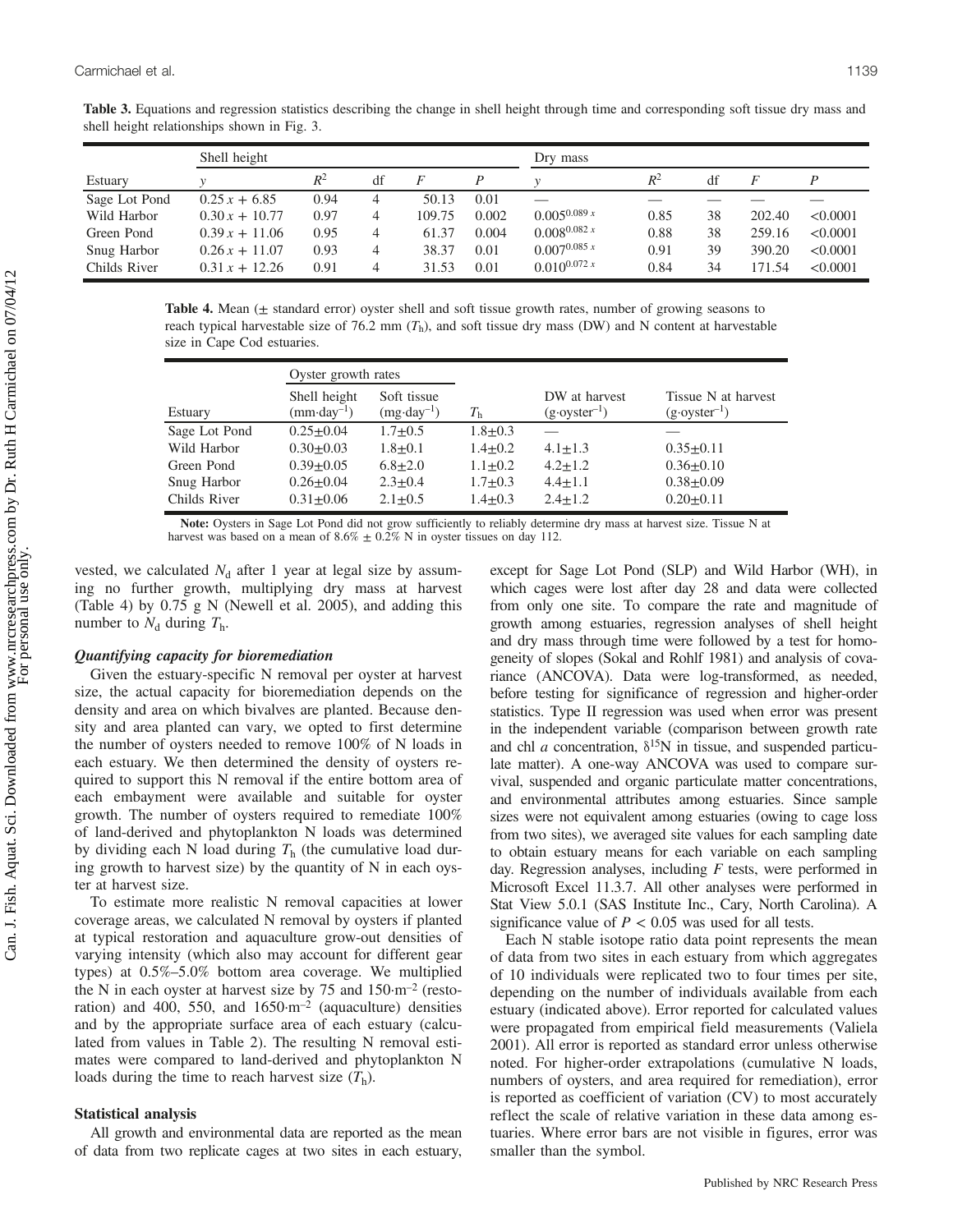Fig. 3. Mean ( $\pm$  standard error) shell height (a) of oysters transplanted into five Cape Cod estuaries on day 0 and removed on days 28, 56, 84, and 112 and the corresponding soft tissue dry mass (b). Regression statistics are shown in Table 3.



## Results

### Field measurements

#### Oyster growth and survival

Oyster shell and soft tissue growth rates were in the range of 0.25–0.39 and 1.7–6.8 mg·day–1, respectively (Fig. 3; Tables 3 and 4). Morphometric ratios between shell height, length, and width were similar among estuaries (one-way analysis of variance (ANOVA) for each ratio L:W, L:H, W:H compared among estuaries,  $F_{[4,15]} < 2.04$ ,  $P > 0.14$ ; data not shown). Hence, shell height (shown in Fig. 3a) was a suitable measure of relative shell growth for this study. Shell growth was generally highest among oysters in Green Pond and lowest in Sage Lot Pond (Fig. 3; test for homogeneity of slopes:  $F_{[1,4,4]} = 1.65, P = 0.21; ANCOVA: F_{[1,4]} = 5.93, P =$ 0.003). On average, oysters achieved  $61\% \pm 4\%$  of harvest size (76.2 mm height) within the study period, with the fastest growing oysters exceeding 80% of harvest size (Fig. 3a). Data for Sage Lot Pond were excluded from subsequent calculations because oysters in this estuary did not grow sufficiently to achieve at least 50% of harvest size (Fig. 3a). The Fig. 4.  $\delta^{15}N$  in oyster tissues on days 28, 56, 84, and 112 compared with percent contribution of wastewater to N load (from Table 2) received by five Cape Cod estuaries (a) and on day 112 compared with  $\delta^{15}N$  in suspended particulate matter (SPM; b). Dashed grey lines show mean  $\delta^{15}N$  in oyster tissues at day 0 (*a*) and the 1:1 line where points would fall if there were no isotope fractionation from food sources (SPM) to oyster tissues  $(b)$ . Data points in panel  $(a)$ show the mean  $(\pm$  standard error) of four samples for each date. Where no error bars are present, error is smaller than the symbol. Panel (b) shows all four data points for day 112. Wastewater:  $y =$ 1.46  $ln(x)$  + 2.77,  $R^2$  = 0.88,  $F_{regression 4}$  = 23.34,  $P = 0.02$ ; SPM (type II regression):  $y = 1.18 x + 0.88$ ,  $R^2 = 0.94$ ,  $F_{\text{regression 19}} =$ 267.85,  $P < 0.001$ .



dry mass of tissues increased exponentially with shell height in all estuaries (Fig. 3b). Relative dry mass content during the time to reach harvest size, however, differed by estuary (Table 4; test for homogeneity of slopes:  $F_{[1,3,3]} = 1.37$ ,  $P =$ 0.26; ANCOVA:  $F_{[1,3]} = 5.80, P < 0.001$ , with the larger oysters in Green Pond having greater corresponding dry mass (Fisher's partial least-squares difference for dry mass,  $P < 0.0001$  for all comparisons with Green Pond). Survival ranged from 82% to 97% and did not differ among estuaries (Table 2; one-way ANOVA:  $F_{[1,4]} = 2.40$ ,  $P = 0.12$ ).

#### Environmental attributes

Chl a concentrations at oyster transplant sites increased with increasing land-derived N load to estuaries (Supplemental Fig.  $S1a<sup>1</sup>$ ). Oyster growth rates, in turn, increased with increasing chl a concentration among estuaries, but were stratified by salinity (Supplemental Fig.  $S1b<sup>1</sup>$ ). In higher Nloaded estuaries in which salinity measured at or below 23

1Supplementary data are available with the article through the journal Web site at http://nrcresearchpress.com/doi/suppl/10.1139/f2012-057.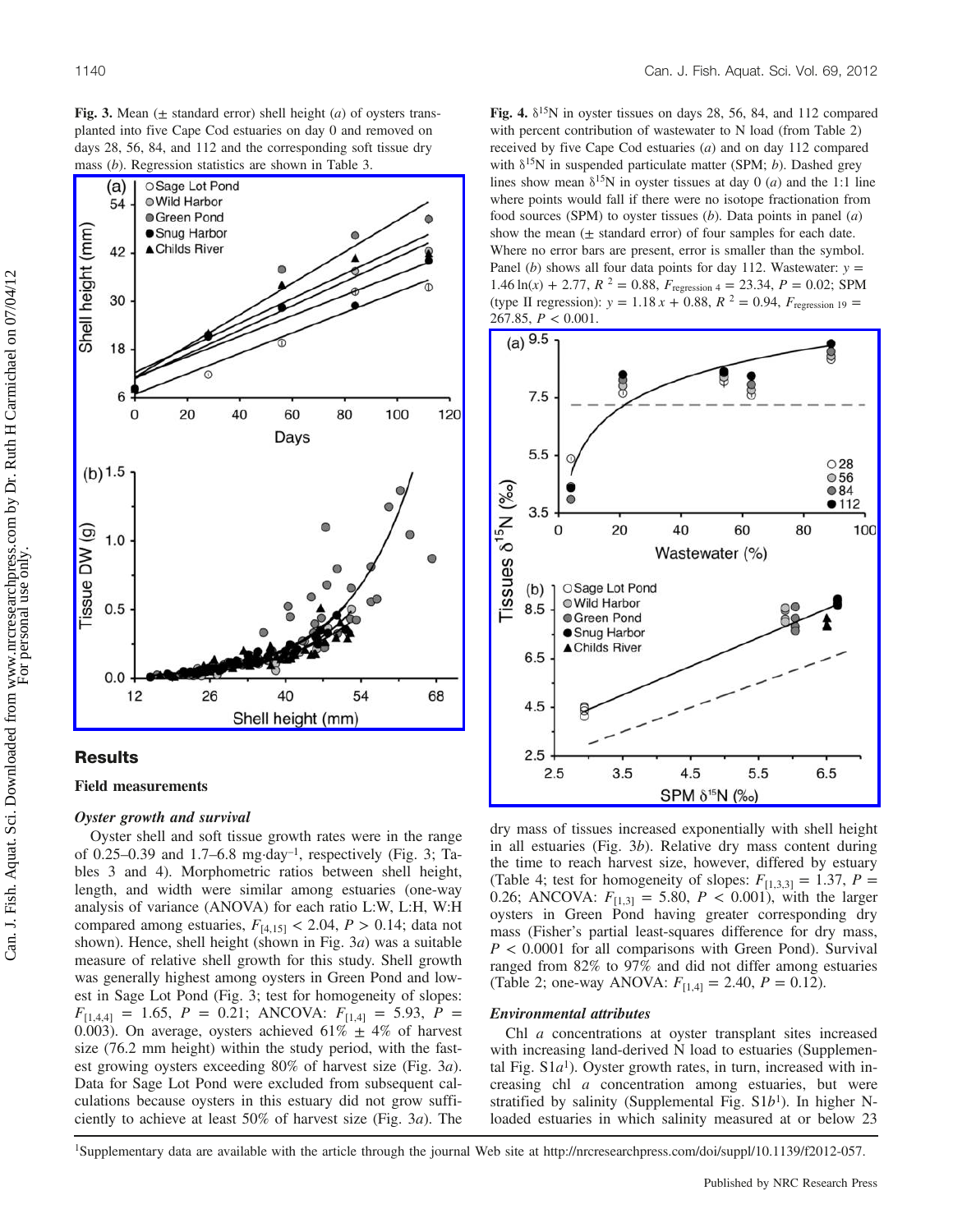|              | Chl a $(mg \cdot m^{-3})$ |                   |                       |                |                                        |        |                              |        |                                |                |
|--------------|---------------------------|-------------------|-----------------------|----------------|----------------------------------------|--------|------------------------------|--------|--------------------------------|----------------|
|              |                           |                   |                       |                | Ph N                                   |        | Cumulative Ph N              |        | Cumulative land-derived        |                |
| Estuary      | $2000^a$                  | 2001 <sup>a</sup> | 2003                  | Mean           | $(kg$ N $\cdot$ season <sup>-1</sup> ) | $(\%)$ | (kg N- $T_h$ <sup>-1</sup> ) | $(\%)$ | N (kg N· $T_h$ <sup>-1</sup> ) | $(\%)$         |
| Wild Harbor  |                           | $13.6 + 1.4$      | $10.8 + 1.9$          | $12.2 + 2.5$   | $7.7\times10^{4}$                      |        | $10.9\times10^{4}$           |        | $0.5 \times 10^{4}$            |                |
| Green Pond   | $11.3 + 3.1$              | $22.8 \pm 2.9$    | $13.0 + 1.9$          | $15.7 \pm 3.6$ | 25.7×10 <sup>4</sup>                   |        | $28.1 \times 10^{4}$         |        | $1.2 \times 10^{4}$            | $\frac{34}{5}$ |
| Snug Harbor  |                           | $27.3 + 3.3$      | $15.2 \pm 2.4$        | $21.3 + 3.5$   | $5.7 \times 10^{4}$                    |        | $9.6 \times 10^{4}$          |        | $0.7\times10^{4}$              | 42             |
| Childs River | $14.0 + 2.4$              | $26.4 + 2.3$      | $\pm 3.2$<br>0.6<br>ا | $18.8 + 2.7$   | $4.4 \times 10^{4}$                    |        | $6.0\times10^{4}$            | 53     | $1\times10^4$                  |                |

on 10% –30% of sampling dates (Snug Harbor and Childs River), oyster growth was depressed despite higher chl a concentrations (>14 mg·m<sup>-3</sup>; Supplemental Fig. S1 $b$ <sup>1</sup>). Suspended and organic particulate matter and water temperature did not vary significantly among estuaries and showed no relationship to oyster growth (Table 2).

**N stable isotope ratios** d15N values in tissues confirmed that transplanted oysters assimilated N from local anthropogenic sources. Through time,  $\delta^{15}N$  values in oysters moved away from hatchery values (Fig. 4a, grey dashed line) toward estuary-specific N stable isotope ratios that increased with increasing percent wastewater inputs to the adjacent watersheds. Oyster tissues also showed an approximately 2‰– 4 ‰ enrichment compared with suspended particulate matter in each estuary, typical of a single trophic step from the estuary-specific food source to consumer (Fig. 4b).

#### Land-derived and phytoplankton N loads

Total land-derived N loads to study estuaries during  $T<sub>h</sub>$ (roughly one to two seasons) ranged from 4 500 to 12 000 kg N (Table 5). The estimated N available in phytoplankton standing stock during the same period was up to 24 times higher than land-derived N loads and ranged from 60 000 to 281 000 kg  $N \cdot T_h^{-1}$  (Table 5). The greatest cumulative N loads were estimated in Green Pond, owing to the high annual land-derived N load and larger embayment area and volume of this estuary (Tables 2 and 5).

#### N removal and estimated bioremediation

In this section, we quantified oyster capacity for N removal via harvest and estimated theoretical N removal by denitrification and burial. We then compared the empirical estimates of N removal by tissue assimilation with land-derived N loads and N in phytoplankton to evaluate embayment-scale remediation of eutrophication.

#### N removal by assimilation into tissues

N content in oyster tissues averaged  $8.6\% \pm 0.2\%$  and did not differ among estuaries. Hence, the mean value was used for subsequent N removal calculations in all estuaries. Based on estuary-specific oyster growth rates (Tables 3 and 4) and %N content, N assimilation and potential removal was estimated at 0.3–0.5 g N per oyster, if harvested at 76.2 mm (Table 4). The estimated time for oysters to reach harvest size was less than two growing seasons  $(T<sub>h</sub> = 1.1-1.8$  years) and resulted in mean dry mass of 2 –4 g per oyster (Table 4). Although the %N content in tissues was similar among estuaries, the significant differences in relative dry mass at harvest size (Fig. 3 and Table 4) resulted in different N content per oyster and therefore different N removal capacities via tissue assimilation (Table 4).

#### Estimated N removal by denitrification and burial

Assuming the potential for increased denitrification due to biodeposit production by oysters was equivalent to 0.75 g N removed per gram of oyster dry mass annually (Newell et al. 2005), we estimated that denitrification and burial could theoretically enhance N removal by 1%–2% during growth to harvestable size (Table 6). Hence, N removal by biogeochem-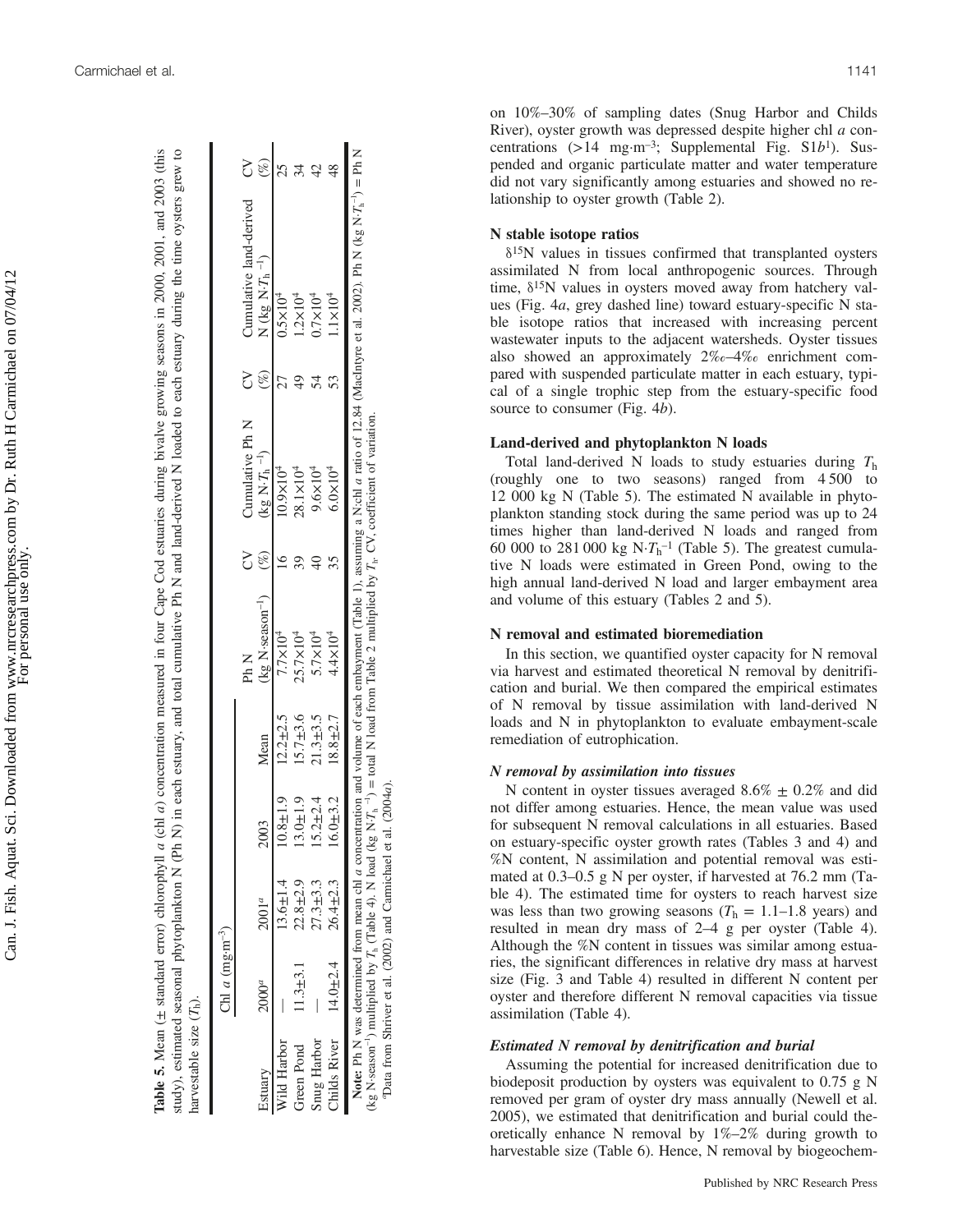Table 6. Equations and regression statistics for estimated N removal (mg) through burial or denitrification per oyster compared with sampling day (0, 28, 56, 84, 112), based on estuary-specific dry mass measured in this study and N removal rates reported by Newell et al. (2005).

| Estuary      |                 | $R^2$ | df |       |        | $T_{\rm h}$<br>(days) | $N_d$ during $T_h$<br>$(g \text{ N-ovster}^{-1})$ | Additional N<br>removed $(\%)$ | $N_d$ 1 year after $T_h$<br>$(g \text{ Noyster}^{-1})$ |
|--------------|-----------------|-------|----|-------|--------|-----------------------|---------------------------------------------------|--------------------------------|--------------------------------------------------------|
| Wild Harbor  | $0.03 x - 1.49$ | 0.84  |    | 20.79 | 0.01   | 217                   | $0.007 + 0.002$                                   | $2.1 + 1.0$                    | $3.11 \pm 0.99$                                        |
| Green Pond   | $0.04 x - 1.19$ | 0.83  |    | 19.98 | 0.01   | 167                   | $0.006 + 0.001$                                   | $1.7 + 0.7$                    | $3.19 + 0.92$                                          |
| Snug Harbor  | $0.03 x - 1.52$ | 0.89  |    | 33.24 | < 0.01 | 255                   | $0.009 + 0.002$                                   | $2.3 + 0.8$                    | $3.34 \pm 0.86$                                        |
| Childs River | $0.02 x - 0.73$ | 0.86  |    | 25.11 | < 0.01 | 208                   | $0.004 + 0.001$                                   | $2.1 \pm 1.5$                  | $1.78 \pm 0.93$                                        |

Note: These relationships and  $T<sub>h</sub>$  (reported in days) were used to estimate N removal due to burial or denitrification (N<sub>d</sub>) during growth to harvest size, the %N removed by these processes in addition to N assimilation into tissues, and potential N removal by denitrification and burial if oysters are retained in the estuary for 1 year after reaching harvest size (assuming no further growth).

Table 7. The number and density of harvest size (76.2 mm) oysters needed to assimilate 100% of landderived and phytoplankton N (Ph N), assuming the entire bottom area was available for rearing oysters in four Cape Cod estuaries.

|              |                              | To assimilate land-derived N |      | To assimilate Ph N |                    |    |
|--------------|------------------------------|------------------------------|------|--------------------|--------------------|----|
|              | No.                          | Density $(m^{-2})$           | (% ) | No.                | Density $(m^{-2})$ | (% |
| Wild Harbor  | $1.3 \times 10^{7}$          | 26                           | 26   | $3.1\times10^8$    | 632                | 28 |
| Green Pond   | $3.2\times10^7$              | 54                           | 34   | $7.7\times10^8$    | 1287               | 49 |
| Snug Harbor  | $1.9 \times 10^{7}$          | 104                          | 42   | $2.5 \times 10^8$  | 1396               | 54 |
| Childs River | 5.5 $\times$ 10 <sup>7</sup> | 405                          | 48   | $3.0 \times 10^8$  | 2206               | 54 |

Note: Estimates do not include potential N removal by denitrification or burial. CV, coefficient of variation.

ical processes appeared to be small compared with N assimilated into tissues during the first one to two seasons of growth (compare Tables 4 and 6). This same approach suggests that retaining harvest-sized oysters (76.2 mm) in the estuary for up to 1 year after reaching harvest size could produce sufficient biodeposits to increase N removal by nearly an order of magnitude beyond N assimilation in tissues (when immediately harvested) (Table 6).

#### Determining the relevance and scale of N removal estimates

N removal by assimilation into tissues or by stimulation of biogeochemical processes depends on N removal per oyster as well as the density and area on which bivalves are grown. As a point of departure, we calculated how many oysters were needed to remove 100% of the land-derived or phytoplankton N loads to each estuary and determined the density of planting that this level of remediation would require. We do not suggest 100% N removal as a remediation goal, but rather use this value as an endpoint to further evaluate the scale of potential N removal. We estimated that 13–55 million oysters would be required to assimilate and remove all embayment-wide land-derived N loads and at least 250 million to assimilate all of the estimated phytoplankton N load (Table 7). Assuming the entire estuary were available and suitable for planting, these numbers of oysters correspond to densities of roughly 30–400 m–<sup>2</sup> to remediate 100% of the land-derived N load and 600–2200 m–<sup>2</sup> to remediate 100% of phytoplankton N (Table 7).

To give our findings a more biologically relevant context, we also determined %N removal capacity under different planting densities and at more realistic bottom coverage areas of 0.5%–5% of the estuary (corresponding to approximately 0.1–3.0 ha coverage in these estuaries; Fig. 5). Under the various N removal scenarios we tested, maximum N removal capacity was estimated at 20%–100% of land-derived N loads and 4%–13% of phytoplankton N and occurred at 5% bottom coverage in lower N loaded estuaries or where oyster growth was highest (Wild Harbor and Green Pond; Figs. 5a and 5b). Under restoration and aquaculture conditions that seem most common in the USA at present (oyster densities  $\leq 400$  m<sup>-2</sup> and when planting area is relatively small compared with total estuary area), estimated N removal capacity decreased to  $\leq$ 15% of land-derived loads and  $\lt$ 1% of phytoplankton N (Fig. 5). We considered only N removal via soft tissue assimilation for these comparisons because we empirically quantified this metric, and tissue assimilation was estimated to be the dominant N removal process during growth to harvest size.

#### **Discussion**

In this study, as in many others, land-derived N loads fed local production and contributed to high local phytoplankton biomass, in turn providing useful endpoints for the range of potential N loads to be remediated in receiving estuaries. While land-derived N loads to our estuaries are typical of estuarine systems in the USA, our estimates of phytoplankton N were high relative to N contributed by phytoplankton reported elsewhere (Malone et al. 1988). These high estimates are likely due to heterogeneity in phytoplankton biomass throughout the estuary, which cannot be systematically accounted for with the available data. These values, therefore, are considered a maximum value for N potentially available in foods for oysters within the estuary during the time to reach harvest size (roughly two growing seasons), and attention should be given to the error associated with these values. These values are important, however, because phytoplankton biomass directly relates to water turbidity and low dissolved oxygen concentrations that are important management concerns (Cloern 2001; Valiela 2006). Hence, phytoplankton N may be the form most important to assessing remediation of the symptoms or negative effects of eutrophication. We assessed N removal capacity by oysters in these estuaries rela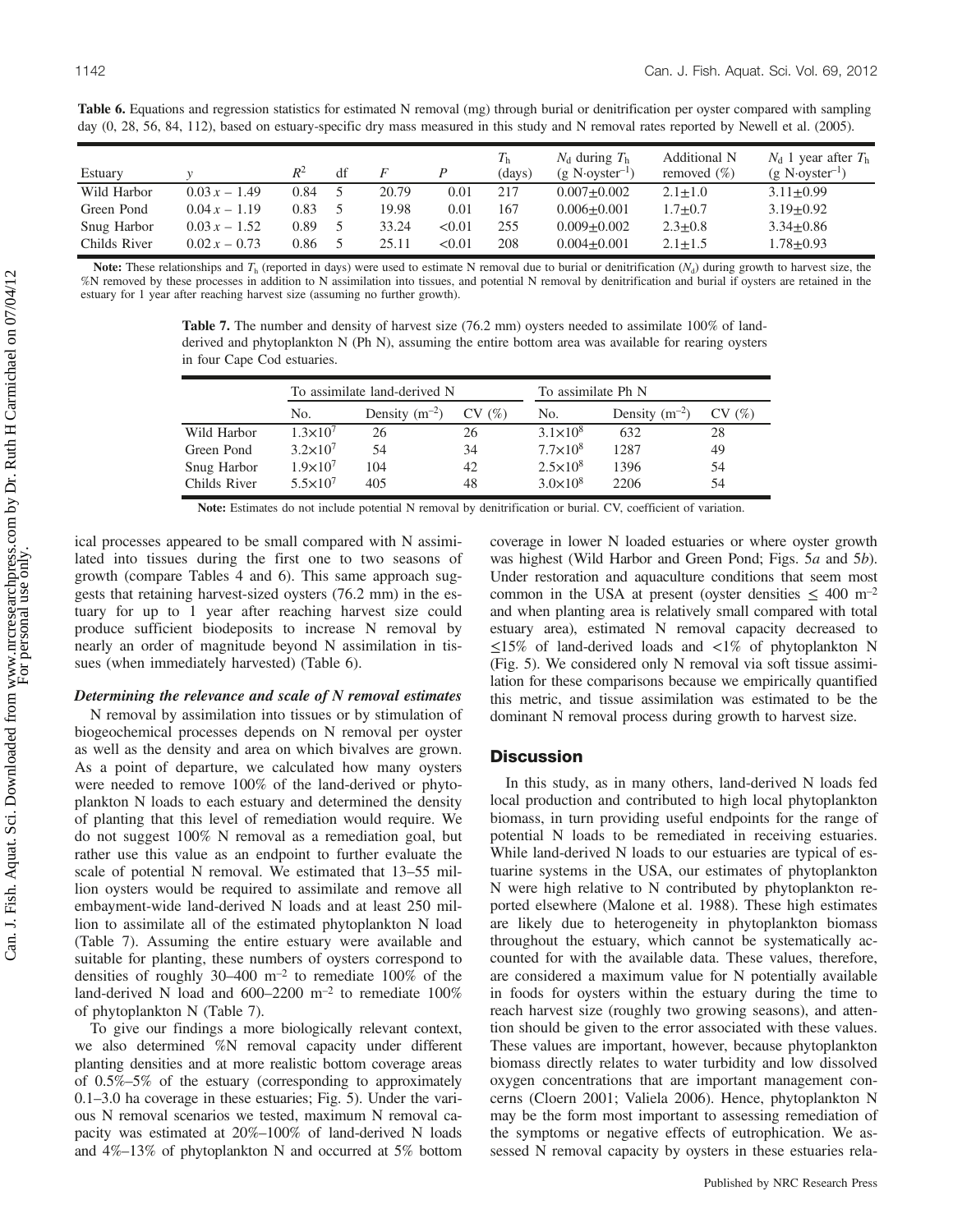Fig. 5. Estimated removal of land-derived or phytoplankton N (%) by assimilation into oyster tissues if planted at typical restoration and aquaculture densities (75, 150, 400, 550, 1650·m–2) over different areas of percent bottom coverage (0.5, 1.0, 5.0) in four Cape Cod estuaries.

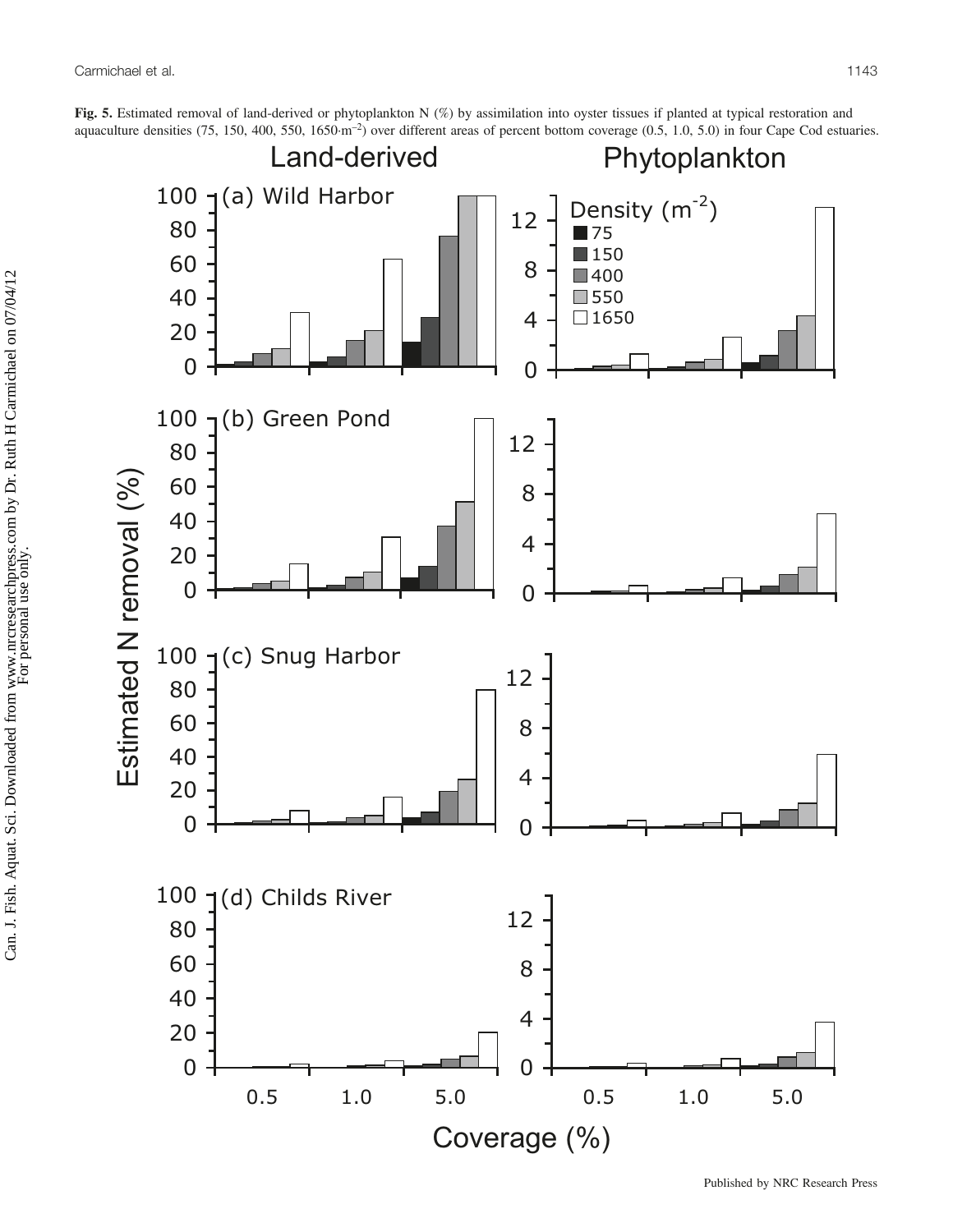tive to both the land-derived N load (external N sources alone, reflecting the minimum N load to be remediated) and the phytoplankton N load (total N theoretically available in food for bivalves, representing a possible maximum N load to be remediated).

#### N removal via tissue assimilation

Oysters assimilated anthropogenic N but showed the greatest potential to remediate N loads in estuaries that were not highly eutrophied. Our estimates indicated that lower Nloaded estuaries or those in which oyster growth rates were particularly high could support enough oysters to assimilate land-derived N when planting area and density were relatively high. Even at high densities, however, phytoplankton N removal of more than a few percent required planting over large areas of bottom that may make remediation impractical relative to estuary size. It is important to consider that a variety of factors limit the area available for planting shellfish in suburban estuaries like those we studied, including variability in habitat quality, structures (e.g., docks, revetments, piers, jetties, bottom debris), zoning and regulations protecting public rights for commercial and recreational capture fisheries and swimming, national shellfish sanitation program classifications, and aesthetic preferences. When you consider that only 1.0% of bottom area in our study sites represented as much as 0.5 ha (an area larger than a standard football or soccer field), it is easy to perceive why N removal may be spatially impractical in some water bodies. Application of bivalve remediation measures should consider the potential for enhanced N removal at high oyster densities to be mitigated by overcrowding or changes in habitat quality such as reduced dissolved oxygen concentrations that can impair the growth and sustainability of shellfish stocks and ultimately diminish the capacity for bioremediation (Rheault and Rice 1996; Ferreira et al. 2007). Overall, our data suggest N removal capacity of 1%–15% is most realistic given the conditions typical to restoration and aquaculture activities in USA estuaries and depending on available space. This finding is consistent with previous estimates across a range of different estuaries (e.g., Haamer 1996; Songsangjinda et al. 2000; Higgins et al. 2011). We conclude that the capacity for N removal by oyster harvest is likely to be modest relative to total N load and limited by the area of available habitat in many estuaries where remediation efforts are most needed: those with active, urbanized watersheds and high particle loads.

#### N removal by biogeochemical processes

Inclusion of rough literature estimates for N removal stimulated by biodeposition suggests that biogeochemical processes have potential to enhance capacity for N removal by oysters. Our findings indicate that during the first one to two seasons of growth, tissue assimilation was the dominant form of N removal for individual oysters, but after reaching harvestable size, denitrification could become the dominant process. These estimates should be taken with caution because the rates of biogeochemical N removal applied in this study were based on a lab study (using the  $N_2$ :Ar method applied to simulated biodeposits in cores) and a subsequent modeling effort (Newell et al. 2005). The differences we estimated in N removal by denitrification among oyster age

classes may vary if younger, smaller oysters are planted at higher densities than larger counterparts and if juvenile oysters produce more biodeposits than we predicted based on literature estimates from larger-sized oysters (Newell et al. 2005). It is also important to consider the practical limitations to grow-out practices that may be required to encourage bivalve-stimulated denitrification. The N removal benefits of retaining oysters in the estuary after harvest size, particularly for commercial growers, may not outweigh the increased production costs, heightened risk of loss, and greater exposure to diseases (Ewart and Ford 1993; Lafferty et al. 2004). N removal by biogeochemical processes through time, therefore, may be more important to restoration projects focused on ecosystem services as opposed to fishery yields. The extent to which these estimates are relevant to the nat-

ural environment and can be scaled up to an estuary is not clear. In particular, the effect of estuary-specific variation in sediment type and composition, hydrology, microbial community composition, benthic consumers, and other factors may affect rates of N removal via burial or denitrification and other biogeochemical processes (Newell et al. 2005; Seitzinger et al. 2006; Ferguson and Eyre 2007). For example, variation in local tidal or current flow may dilute and redistribute biodeposits to remote locations so that effects may be diminished or difficult to detect and relate to grow-out efforts (Tenore et al. 1985; Chamberlain et al. 2001; Forrest et al. 2007). In some cases, high intensity aquaculture activities may change local environmental conditions in ways that mediate capacity for denitrification (Newell 2004), such as by reducing dissolved oxygen and enhancing sulfide concentrations (Chamberlain et al. 2001; Christensen et al. 2003; Forrest and Creese 2006). Measurements in Cape Cod estuaries (i.e., Sage Lot Pond and Childs River) indicate naturally occurring denitrification could account for 32%–37% dissolved inorganic N loss in the estuaries we studied (Lamontagne and Valiela 1995; Lamontagne et al. 2002). Denitrification rates in other estuaries reportedly range from 7% to nearly 60% of total dissolved inorganic nitrogen load, depending on location (Nowicki et al. 1997). If N removal by denitrification stimulated by oyster biodeposits equals or dominates N assimilated into soft tissues by the time oysters reach harvestable size, our data suggest total N removal by oysters would be comparable to these previously reported naturally occurring rates. A recent field study that measured denitrification in sediments adjacent to oyster reefs found somewhat lower denitrification rates than predicted by the literature values we applied, but corroborated that rates were highest in summer during peak feeding and growth and strongly correlated with sediment oxygen demand (Piehler and Smyth 2011). Denitrification capacity, therefore, is likely to be location-specific, and variation with intensity and type of bivalve aquaculture or restoration activity needs to be determined.

Further empirical and estuary-specific study is needed to refine and corroborate N removal estimates via stimulation of biogeochemical processes. These data, in turn, will help quantify ecosystem services provided by bivalves and guide how oysters may best function as a N management or restoration tool (Pomeroy et al. 2007; Coen et al. 2007; Grizzle et al. 2008). A number of shellfish-related denitrification studies have been performed on large scale, deepwater mussel farms in Europe and Japan (e.g., Haamer 1996; Kohama et al.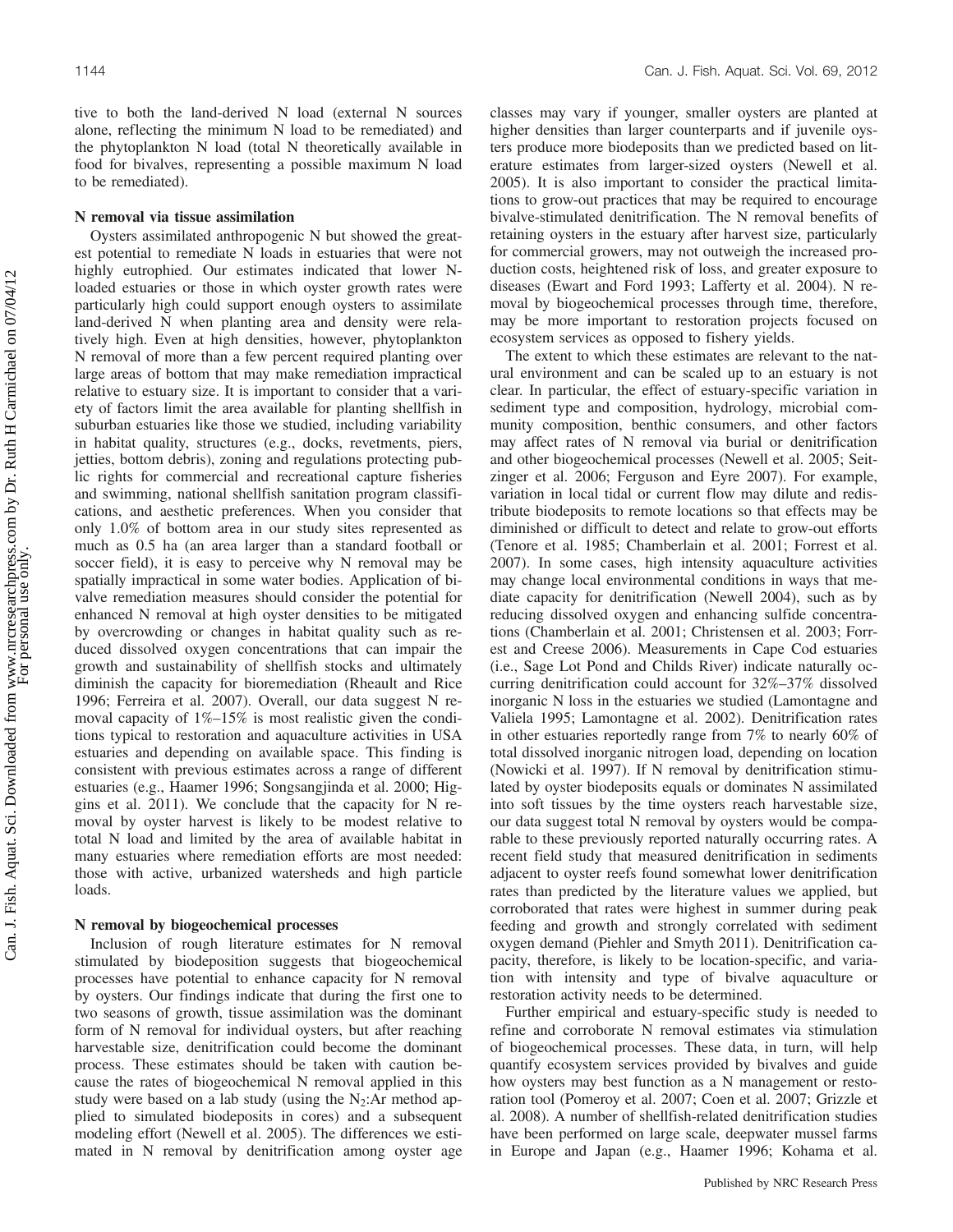2002; Carlsson et al. 2012). The growing data set from these farms will be useful to evaluate nutrient removal due to intensive aquaculture operations, but the applications may not translate well to smaller urbanized USA waters (Dumbauld et al. 2009). New molecular methods offer alternatives to define the magnitude and scale of denitrification processes in estuaries (e.g., Smith et al. 2007; Cao et al. 2008). If coupled with existing rate-defining methods and empirical measurements, these tools may more accurately define N removal via denitrification processes in the natural environment (Groffman et al. 2006).

#### Comparison and application to other systems

The range of N loads and estuary conditions we tested are generally representative of temperate estuaries in which studies on N enrichment and bivalves have been conducted (Newell et al. 2005; Carmichael et al. 2012). Although the estuaries we studied are relatively shallow and have short residence times, the high chl a concentrations we measured are consistent with the productive conditions associated with eutrophication in estuaries worldwide (Cebrian and Valiela 1999; Cloern 2001; Valiela 2006). The relatively high estimates of phytoplankton N content in our study estuaries were accompanied by relatively high rates of oyster growth, typical among bivalves in N enriched estuaries (Carmichael et al. 2004a; Valiela 2006). In turn, oyster shell and soft tissue growth rates were comparable to or higher than growth rates reported elsewhere (Ortega and Sutherland 1992; Shumway 1996; Dame et al. 2000). When extrapolated to harvest size, estimated dry mass and resulting N content in tissues were also high, consistent with the higher available food supply (Shumway 1996; Hyun et al. 2001; Carmichael et al. 2004a). Accordingly, time to reach harvest size and %N content in oysters were consistent with values measured in previous studies (e.g., Rheault and Rice 1996; Shumway 1996; Higgins et al. 2011). These comparisons suggest food resources were not limited in the estuaries, and the key N input and removal variables we measured were representative of conditions in many estuaries where bioremediation by bivalves is likely to be of interest.

Since N inputs increase food supply for bivalves, and in turn increase bivalve growth, we could expect N removal by oysters or other bivalves to be relative to N load across estuaries and occur at a given rate up to the physiological capacity of the oyster (Newell and Langdon 1996; Newell et al. 2005). Estuary-specific environmental factors, however, can disrupt this pattern. For example, in this study salinity limited oyster growth in higher N-loaded estuaries, despite high food supply, so that maximum shell and soft tissue growth were found in a moderately N-loaded estuary. The combined effects of salinity and food supply provided a serendipitous opportunity to test both lower and higher growth scenarios that helped capture some effect of environmental variation. Similar variation in bivalve growth due to salinity has been observed in many locations, including in response to episodic exposure (Calvo et al. 1999; Dekshenieks et al. 2000; Weiss et al. 2002). While the general approach and findings of this study are likely to be applicable to many estuaries (for example, the quantitative data presented in Fig. 5 and Table 7 can be applied to calculate parameters for any desired %N removal), application will require location-specific data collection, particularly for environmental attributes that affect oyster growth and denitrification.

#### Comparison to N removal by other species

Comparison of our data with similar data collected for other bivalves transplanted in Cape Cod waters suggests oysters had the highest capacity for N removal. We limited this comparison to Cape Cod waters to avoid intrasystem or regional variation and highlight species-specific responses across a common set of estuaries. As found for oysters in this study, other species, including Mercenaria mercenaria, Mya arenaria, Argopectin irradians, and Geukensia demissa, acquired  $\delta^{15}N\%$  in tissues that reflect land-derived N sources, indicating they assimilated local N from anthropogenic sources and have potential to remove land-derived N from a system if harvested (Valiela 2006). Most of these species showed a significant increase in growth as land-derived N loads increased available food supply, consistent with the notion that the initial and perhaps a primary effect of eutrophication on many species is increased secondary production (Nixon and Buckley 2002; Carmichael et al. 2004a). Our results suggest that compared with some other commercially harvested species, oysters have a higher capacity for growth under N-enriched and subsequently higher food supply conditions. Blue mussels (Mytilus edulis), which also have high feeding and assimilation rates (Tenore and Dunstan 1973), have been extensively used to manage nutrient loads to European waters (Gren et al. 2009; Lindahl and Kollberg 2009). Blue mussel farms are operated on a large scale (e.g., Haamer 1996; Kohama et al. 2002; Carlsson et al. 2012) and in relatively open, deep waters, where the suite of spatial constraints we presented for Cape Cod estuaries is less of an impediment (Inglis et al. 2000). Even in the European systems where nutrient and pollutant removal has been reportedly successful, the need to balance stocking density and planting area with local environmental conditions and consequences is recognized (Inglis et al. 2000; Gren et al. 2009; Rosland et al. 2011). These data corroborate our initial assumption that oysters or species with similar feeding behavior and physiological capacity have the greatest potential for use as a management or N bioremediation tool. These comparisons also highlight important regional differences in shellfish farming techniques and locations that may affect the capacity for bioremediation by different species.

We provide the first data to quantify N removal by assimilation into oyster tissues across a range of N loads and estuary-specific conditions, including explicit demonstration that oysters assimilated N from anthropogenic sources. Our data suggest bioremediation by bivalves will be most effective when N loads are lower, high-quality bivalve habitat is not limited, and oysters or physiologically similar bivalves are readily available. In many systems, particularly in the USA, these conditions may not be inherent to highly altered and eutrophic waters where remediation is most in demand. Critical review of bioremediation studies during the past 30 years reveals similar findings, typically reporting removal of less than 20% of local N loads. Like other authors, we agree that bivalves can be a useful N removal device and could function as part of a larger N removal strategy (Fulford et al. 2007; Cerco and Noel 2007; Dumbauld et al. 2009; and others), but our results also confirm that bivalve bioremedia-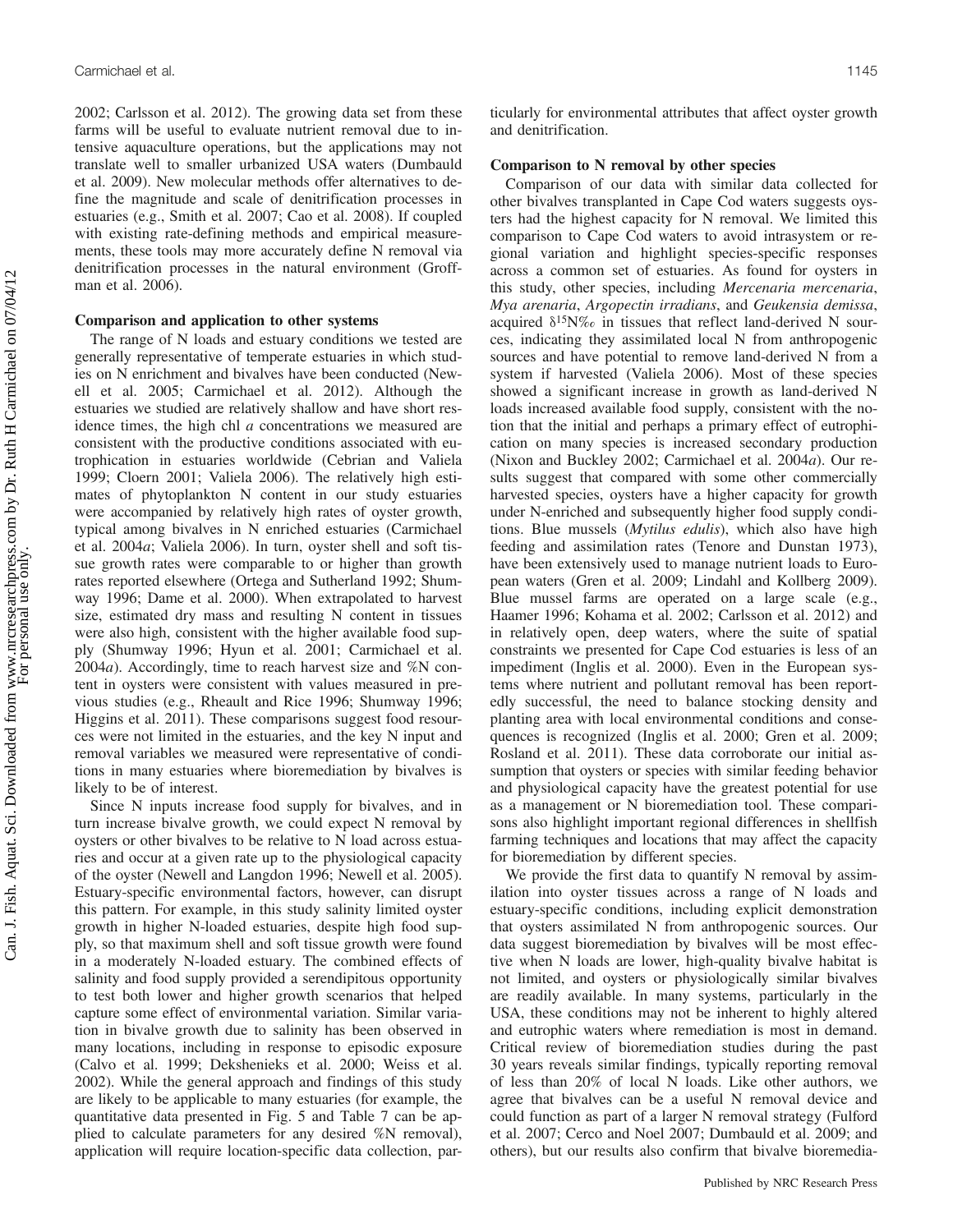tion should be considered in the context of trade-offs between intensity of shellfish culture, ecological consequences, and available space (Kemp et al. 2005; Ferreira et al. 2007; Fulford et al. 2010). How meaningful bivalves may be to bioremediation will depend on community-specific bioremediation goals and estuary-specific conditions (Ferreira et al. 2007; Burkholder and Shumway 2011). Further empirical and estuary-specific study is needed to refine N removal estimates for biogeochemical processes in comparison with N removal by assimilation into tissues. Empirical data like those presented here in combination with newly developed modeling techniques (e.g., Fulford et al. 2010; Rosland et al. 2011; Silva et al. 2011) have potential to greatly improve site selection for shellfish culture and restoration activities and guide productive N remediation efforts.

### Acknowledgements

This work was funded by Cape Cod's Barnstable County Cooperative Extension and the Woods Hole Oceanographic Institution Sea Grant – NOAA National Sea Grant College Program (No. NA86RG0075, project No. R/M-51-PD). We thank the Waquoit Bay National Estuarine Research Reserve, Massachusetts Division of Marine Fisheries, and the towns of Falmouth and Mashpee for allowing site access and transplanting of oysters. Massachusetts Maritime Academy and the Boston University Marine Program at the Marine Biological Laboratory provided laboratory space and sampling equipment. Justen Walker provided field and laboratory assistance. We thank Dale Leavitt for guidance with project development; Roger Newell for comments on data analysis and application of denitrification estimates; Behzad Mortazavi, Alice Ortmann, Elizabeth Condon, Ivan Valiela, and Sandra Shumway for comments on earlier versions of the text; and Angela Mills, Justin Liefer, Claire Pabody, and Jessica Delo for editing.

### References

- Askew, C. 1972. The growth of oysters, Ostrea edulis and Crassostrea gigas, in Emsworth Harbor. Aquaculture, 1: 237– 259. doi:10.1016/0044-8486(72)90026-9.
	- Bayne, B.L., and Newell, R. 1983. Physiological energetics of marine molluscs. In The mollusca. Edited by K.M. Wilbur. Academic Press, New York. pp. 407–499.
- Beck, M., Drumbaugh, R., Airoldi, L., Carranza, A., Coen, L., Crawford, C., Defeo, O., Edgar, G., Hancock, B., Kay, M., Lenihan, H., Luckenbach, W., Toropova, C., Zhang, G., and Guo, X. 2011. Oyster reefs at risk and recommendations for conservation, restoration, and management. Bioscience, 61(2): 107–116. doi:10.1525/bio.2011.61.2.5.
	- Burkholder, J.M., and Shumway, S.E. 2011. Bivalve shellfish aquaculture and eutrophication. In Shellfish aquaculture and the environment. *Edited by* S.E. Shumway. Wiley & Sons, Inc., Hoboken, N.J. pp. 155–215.
	- Calvo, G.W., Luckenbach, M.W., Allen, S.K., and Burreson, E.M. 1999. Comparative field study of *Crassostrea gigas* (Thunberg, 1793) and Crassostrea virginica (Gmelin, 1791) in relation to salinity in Virginia. J. Shellfish Res. 18: 465–473.
- Cao, Y., Green, P.G., and Holden, P.A. 2008. Microbial community composition and denitrifying enzyme activities in salt marsh sediments. Appl. Environ. Microbiol. 74(24): 7585–7595. doi:10. 1128/AEM.01221-08. PMID:18978080.
- Carlsson, M., Engström, P., Lindahl, O., Ljungqvist, L., Petersen, J.,

Svanberg, L., and Holmer, M. 2012. Effects of mussel farms on the benthic nitrogen cycle on Swedish west coast. Aquac. Environ. Interact. 2(2): 177–191. doi:10.3354/aei00039.

- Carmichael, R.H., Shriver, A.C., and Valiela, I. 2004a. Changes in shell and soft tissue growth, tissue composition, and survival of quahogs, Mercenaria mercenaria, and softshell clams, Mya arenaria, in response to eutrophic-driven changes in food supply and habitat. J. Exp. Mar. Biol. Ecol. 313(1): 75–104. doi:10.1016/ j.jembe.2004.08.006.
- Carmichael, R.H., Annett, B., and Valiela, I. 2004b. Nitrogen loading to Pleasant Bay, Cape Cod: application of models and stable isotopes to detect incipient nutrient enrichment of estuaries. Mar. Pollut. Bull. 48(1–2): 137–143. doi:10.1016/S0025-326X(03) 00372-2. PMID:14725885.
- Carmichael, R., Shriver, A., and Valiela, I. 2012. Bivalve response to estuarine eutrophication: the balance between enhanced food supply and habitat alterations. J. Shellfish Res. 31(1): 1-11. doi:10.2983/035.031.0101.
- Carriker, M. 1996. The shell and ligament. (Ostreacea) of the world. In The eastern oyster Crassostrea virginica. Edited by V.S. Kennedy, R.I.E. Newell, and A.F. Eble. University of Maryland Sea Grant Publications, College Park, Md. pp. 75–168.
- Cebrian, J., and Valiela, I. 1999. Seasonal patterns in phytoplankton biomass in coastal ecosystems. J. Plankton Res. 21(3): 429–444. doi:10.1093/plankt/21.3.429.
- Cerco, C.F., and Noel, M.R. 2007. Can oyster restoration reverse cultural eutrophication in Chesapeake Bay? Estuaries Coasts, 30: 331–343.
- Chamberlain, J., Fernandes, T., Read, P., Nickell, T., and Davies, I. 2001. Impacts of biodeposits from suspended mussel (Mytilus edulis L.) culture on the surrounding surficial sediments. J. Mar. Sci. 58: 411–416.
- Christensen, P., Glud, R., Dalsgaard, T., and Gillespie, R. 2003. Impacts of longline mussel farming on oxygen and nitrogen dynamics and biological communities of coastal sediments. Aquaculture, 218(1–4): 567–588. doi:10.1016/S0044-8486(02) 00587-2.
- Cloern, J.E. 2001. Our evolving conceptual model of the coastal eutrophication problem. Mar. Ecol. Prog. Ser. 210: 223–253. doi:10.3354/meps210223.
- Cloern, J.E., Cole, B., Wong, R., and Alpine, A. 1985. Temporal dynamics of estuarine phytoplankton: a case study of San Francisco Bay. Hydrobiologia, 129(1): 153–176. doi:10.1007/ BF00048693.
- Coen, L.D., Brumbaugh, R.D., Bushek, D., Grizzle, R., Luckenbach, M.W., Posey, M.H., Powers, S.P., and Tolley, S.G. 2007. Ecosystem services related to oyster restoration. Mar. Ecol. Prog. Ser. 341: 303–307. doi:10.3354/meps341303.
- Cohen, R.R.H., Dresler, P.V., Phillips, E.J.P., and Cory, R.L. 1984. The effect of the Asiatic clam, Corbicula fluminea, on phytoplankton of the Potomac River, Maryland. Limnol. Oceanogr. 29(1): 170–180. doi:10.4319/lo.1984.29.1.0170.
- Costa, J.E. 1994. A Buzzards Bay embayment subwatershed evaluation: establishing priorities for nitrogen management action. The Buzzards Bay Project, Buzzards Bay, Mass.
- Dame, R., Dankers, N., Prins, T., Jongsma, H., and Smaal, A. 1991. The influence of mussel beds on nutrients in the Western Wadden Sea and Eastern Scheldt estuaries. Estuaries Coasts, 14(2): 130– 138. doi:10.2307/1351686.
- Dame, R., Bushek, D., Allen, D., Edwards, D., Gregory, L., Lewitus, A., Crawford, S., Koepfler, E., Corbett, C., Kjerfve, B., and Prins, T. 2000. The experimental analysis of tidal creeks dominated by oyster reefs: the premanipulation year. J. Shellfish Res. 19: 361– 369.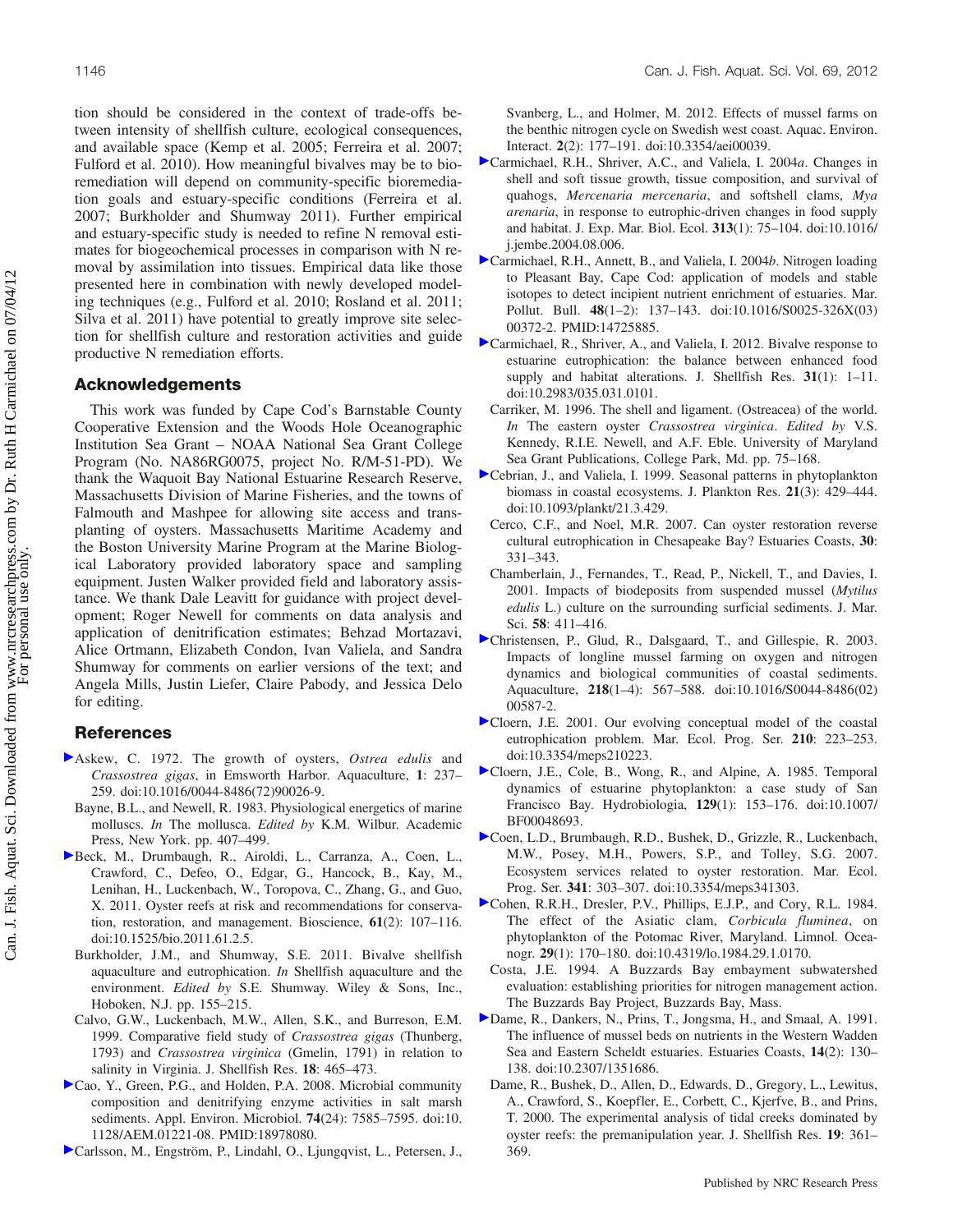- Dekshenieks, M.M., Hofmann, E.E., Klinck, J.M., and Powell, E.N. 2000. Quantifying the effects of environmental change on an oyster population: a modeling study. Estuaries, 23(5): 593–610. doi:10.2307/1352887.
- Doering, P.H., Oviatt, C.A., and Kelly, J.R. 1986. The effects of the filter-feeding clam Mercenaria mercenaria on carbon cycling in experimental marine mesocosms. J. Mar. Res. 44(4): 839–861. doi:10.1357/002224086788401611.
- Doering, P.H., Kelly, J.R., Oviatt, C.A., and Sowers, T. 1987. Effect of the hard clam Mercenaria mercenaria on benthic fluxes of inorganic nutrients and gases. Mar. Biol. (Berl.), 94(3): 377–383. doi:10.1007/BF00428243.
- Dumbauld, B., Ruesink, J., and Rumrill, S. 2009. The ecological role of bivalve shellfish aquaculture in the estuarine environment: a review with application to oyster and clam culture in west coast estuaries. Aquaculture, 290(3–4): 196–223. doi:10.1016/j. aquaculture.2009.02.033.
- Evgenidou, A., and Valiela, I. 2002. Response of growth and density of a population of Geukensia demissa to land-derived nitrogen loading, in Waquoit Bay, Massachusetts. Estuar. Coast. Shelf Sci. 55(1): 125–138. doi:10.1006/ecss.2001.0891.
- Ewart, J.W., and Ford, S.E. 1993. History and impact of MSX and Dermo diseases on oyster stocks in the northeast region. NRAC Fact Sheet 200. Available from the Northeastern Regional Aquaculture Center, University of Maryland, College Park, Md.
- Ferguson, A.J.P., and Eyre, B.D. 2007. Seasonal discrepancies in denitrification measured by isotope pairing and  $N_2$ : Ar techniques. Mar. Ecol. Prog. Ser. 350: 19–27. doi:10.3354/meps07152.
- Ferreira, J.G., Hawkins, A., and Bricker, S. 2007. Management of productivity, environmental effects and profitability of shellfish aquaculture — the Farm Aquaculture Resource Management (FARM) model. Aquaculture, 264(1–4): 160–174. doi:10.1016/j. aquaculture.2006.12.017.
- Fertig, B.M., Carruthers, T., Dennison, W., Jones, A., Pantus, F., and Longstaff, B. 2009. Oyster and macroalgae bioindicators detect elevated  $\delta^{15}N$  in Maryland's coastal bays. Estuaries Coasts, 32(4): 773–786. doi:10.1007/s12237-009-9148-x.
- Forrest, B., and Creese, R. 2006. Benthic impacts of intertidal oyster culture, with consideration of taxonomic sufficiency. Environ. Monit. Assess. 112(1–3): 159–176. doi:10.1007/s10661-006- 0359-3. PMID:16404539.
- Forrest, B., Elmetri, I., and Clark, K. 2007. Review of the ecological effects of intertidal oyster aquaculture. Cawthron Report No. 1257, Northland Regional Council, Whangarei, New Zealand.
- Fulford, R.S., Breitburg, D.L., Newell, R.I.E., Kemp, W.M., and Luckenbach, M. 2007. Effects of oyster population restoration strategies on phytoplankton biomass in Chesapeake Bay: a flexible modeling approach. Mar. Ecol. Prog. Ser. 336: 43–61. doi:10. 3354/meps336043.
- Fulford, R.S., Breitburg, D., Luckenbach, M., and Newell, R.I.E. 2010. Evaluating ecosystem response to oyster restoration and nutrient load reduction with a multispecies bioenergetics model. Ecol. Appl. 20(4): 915–934. doi:10.1890/08-1796.1. PMID: 20597280.
- Gifford, S., Dunstan, R.H., O'Connor, W., Roberts, T., and Toia, R. 2004. Pearl aquaculture-profitable environmental remediation? Sci. Total Environ. 319(1–3): 27–37. doi:10.1016/S0048-9697(03) 00437-6. PMID:14967499.
- Gifford, S., Dunstan, H., O'Connor, W., and Macfarlane, G.R. 2005. Quantification of in situ nutrient and heavy metal remediation by a small pearl oyster (Pinctada imbricata) farm at Port Stephens, Australia. Mar. Pollut. Bull. 50(4): 417–422. doi:10.1016/j. marpolbul.2004.11.024. PMID:15823303.
- Gifford, S., Dunstan, R.H., O'Connor, W., Koller, C.E., and

MacFarlane, G.R. 2007. Aquatic zooremediation: deploying animals to remediate contaminated aquatic environments. Trends Biotechnol. 25(2): 60–65. doi:10.1016/j.tibtech.2006.12.002. PMID:17173992.

- Giles, H., and Pilditch, C.A. 2006. Effects of mussel (Perna canaliculus) biodeposit decomposition on benthic respiration and nutrient fluxes. Mar. Biol. (Berl.), 150(2): 261–271. doi:10.1007/ s00227-006-0348-7.
- Gren, I., Lindahl, O., and Lindqvist, M. 2009. Values of mussel farming for combating eutrophication: an application to the Baltic Sea. Ecol. Eng. 35(5): 935–945. doi:10.1016/j.ecoleng.2008.12.033.
- Grizzle, R.E., Greene, J.K., and Coen, L.D. 2008. Seston removal by natural and constructed intertidal eastern oyster (Crassostrea virginica) reefs: a comparison with previous laboratory studies, and the value of in situ methods. Estuaries Coasts, 31(6): 1208– 1220. doi:10.1007/s12237-008-9098-8.
- Groffman, P.M., Altabet, M.A., Böhlke, J.K., Butterbach-Bahl, K., David, M.B., Firestone, M.K., Giblin, A.E., Kana, T.M., Nielsen, L.P., and Voytek, M.A. 2006. Methods for measuring denitrification: diverse approaches to a difficult problem. Ecol. Appl. 16(6): 2091–2122. doi:10.1890/1051-0761(2006)016[2091:MFMDDA] 2.0.CO;2. PMID:17205891.
- Haamer, J. 1996. Improving water quality in a eutrophied fjord system with mussel farming. Ambio, 25: 356–362.
- Hatcher, A., Grant, J., and Schofield, B. 1994. Effects of suspended mussel culture (Mytilus spp.) on sedimentation, benthic respiration and sediment nutrient dynamics in a coastal bay. Mar. Ecol. Prog. Ser. 115: 219–235. doi:10.3354/meps115219.
- Higgins, C., Stephenson, K., and Brown, B. 2011. Nutrient bioassimilation capacity of aquacultured oysters: quantification of an ecosystem service. J. Environ. Qual. 40(1): 271–277. doi:10. 2134/jeq2010.0203. PMID:21488516.
- Hyun, K.H., Pang, I.C., Klinck, J.M., Choi, K.S., Lee, J.B., Powell, E. N., Hofmann, E.E., and Bochenek, E.A. 2001. The effect of food composition on Pacific oyster Crassostrea gigas (Thunberg) growth in Korea: a modeling study. Aquaculture, 199(1–2): 41– 62. doi:10.1016/S0044-8486(01)00509-9.
- Inglis, G., Hayden, B., and Ross, A. 2000. An overview of factors affecting the carrying capacity of coastal embayments for mussel culture. National Institute of Water & Atmospheric Research, Report CHC00/69, Project No. MFE0050,5. Riccarton, Christchurch, New Zealand.
- Jay, D., Uncles, R., Largeir, J., Geyer, R., Vallino, J., and Boynton, W.R. 1997. A review of recent developments in estuarine scalar flux estimation. Estuaries, 20(2): 262–280. doi:10.2307/1352342.
- Jones, A.B., and Preston, N.P. 1999. Sydney rock oyster, Saccostrea commercialis (Iredale & Roughley), filtration of shrimp farm effluent: the effects on water quality. Aquacult. Res. 30(1): 51–57. doi:10.1046/j.1365-2109.1999.00299.x.
- Jordan, T.E., and Valiela, I. 1982. A nitrogen budge of the ribbed mussel, Geukensia demissa, and its significance in nitrogen flow in a New England salt marsh. Limnol. Oceanogr. 27(1): 75–90. doi:10.4319/lo.1982.27.1.0075.
- Jørgensen, C.B. 1966. Biology of suspension feeding. Pergamon Press, Oxford, UK.
- Kaspar, H.F., Gillespie, P.A., Boyer, I.C., and MacKenzie, A.L. 1985. Effects of mussel aquaculture on the nitrogen cycle and benthic communities in Kenepuru Sound, Marlborough Sounds, New Zealand. Mar. Biol. (Berl.), 85(2): 127–136. doi:10.1007/ BF00397431.
- Kautsky, N., and Evans, S. 1987. Role of biodeposition by Mytilus edulis in the circulation of matter and nutrients in a Baltic coastal ecosystem. Mar. Ecol. Prog. Ser. 38: 201–212. doi:10.3354/ meps038201.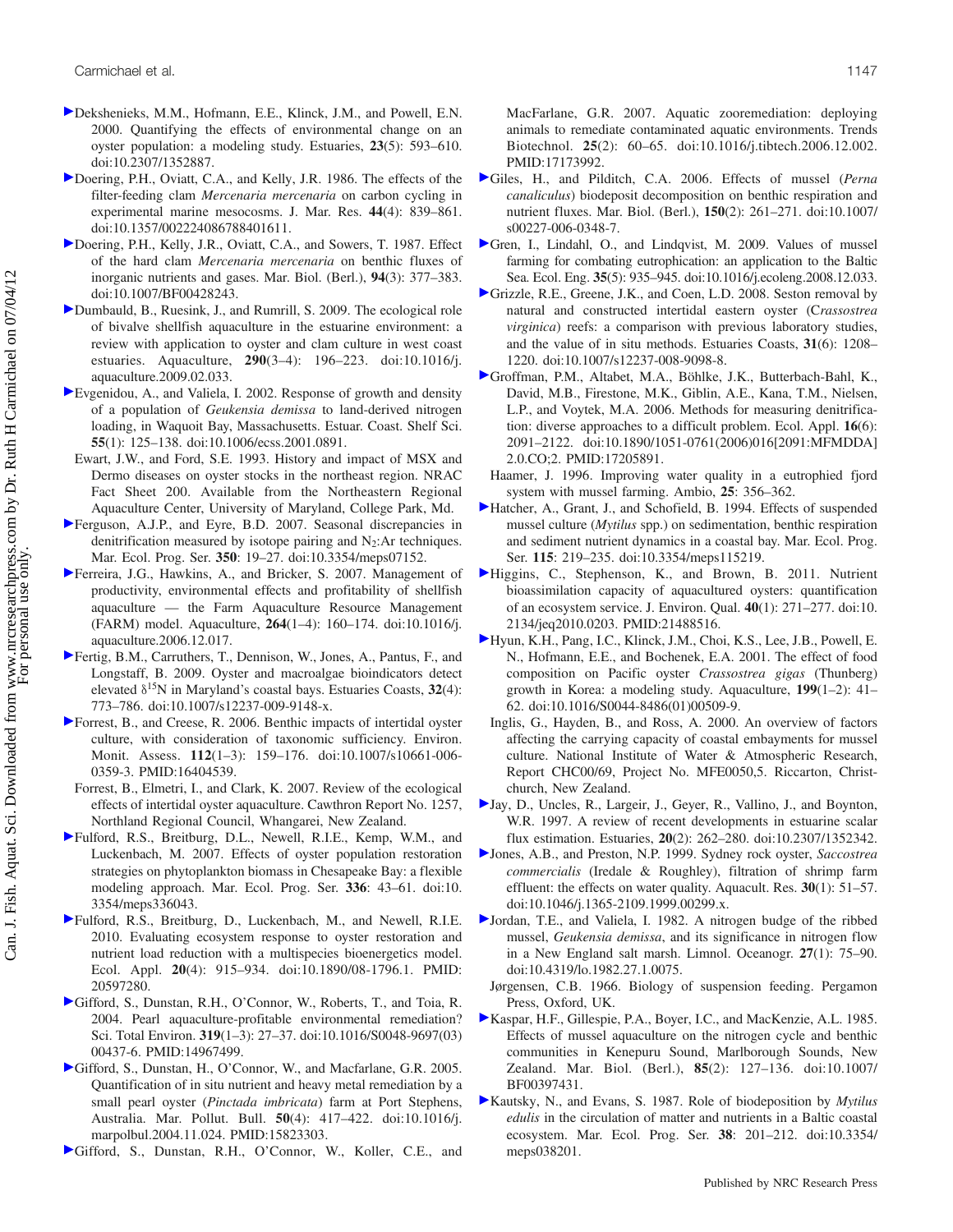- Kemp, W., and Boynton, W. 1984. Spatial and temporal coupling of nutrient inputs to estuarine primary production: the role of particulate transport and decomposition. Bull. Mar. Sci. 35: 522–535.
- Kemp, W., Boynton, W., Adolf, J., Boesch, D., Boicourt, W., Brush, G., Cornwell, J., Fisher, T., Glibert, P., Hagy, J., Harding, L., Houde, H., Kimmel, D., Miller, W., Newell, R.I.E., Roman, M., Smith, E., and Stevenson, J. 2005. Eutrophication of Chesapeake Bay: historical trends and ecological interactions. Mar. Ecol. Prog. Ser. 303: 1–29. doi:10.3354/meps303001.
- Kohama, T., Montani, S., Tada, K., Yamada, M., and Ueda, N. 2002. Ecological approach for improving marine environment in a hypereutrophic enclosed bay, Japan. In Proceedings of the 12th International Offshore and Polar Engineering, Kitakyushu, Japan, 25–31 May 2001.The International Society of Offshore and Polar Engineers, Kitakyushu, Japan. pp. 453–460.
- Kroeger, K.D., Bowen, J.L., Corcoran, D., Moorman, J., Michalowski, J., Rose, C., and Valiela, I. 1999. Nitrogen loading to Green Pond, Falmouth, MA: sources and evaluation of management options. Environ. Cape Cod, 2: 15–26.
- Lafferty, K.D., Porter, J.W., and Ford, S.E. 2004. Are diseases increasing in the ocean? Annu. Rev. Ecol. Evol. Syst. 35(1): 31– 54. doi:10.1146/annurev.ecolsys.35.021103.105704.
- Lamontagne, M., and Valiela, I. 1995. Denitrification measured by a direct  $N_2$  flux method in sediments of Waquoit Bay, MA. Biogeochemistry, 31(2): 63–83. doi:10.1007/BF00000939.
- Lamontagne, M., Astorga, V., Giblin, A., and Valiela, I. 2002. Denitrification and the stoichiometry of nutrient regeneration in Waquoit Bay, Massachusetts. Estuaries, 25(2): 272–281. doi:10. 1007/BF02691314.
- Lee, S., Jang, Y., and Kim, J. 2011. Characteristics of the Aragonitic layer in adult oyster shells, Crassostrea gigas: structural study of myostracum including the adductor muscle scar. Evid. Based Complement. Alternat. Med. 2011: 1–10. doi:10.1155/2011/ 742963. PMID:21716680.
- Lindahl, O., and Kollberg, S. 2009. Can the EU Agri-Environmental Aid Program be extended into the coastal zone to combat eutrophication? Hydrobiologia, 629(1): 59–64. doi:10.1007/ s10750-009-9771-3.
- Loo, L.O., and Rosenberg, R. 1989. Bivalve suspension-feeding dynamics and benthic pelagic coupling in a eutrophicated marine bay. J. Exp. Mar. Biol. Ecol. 130(3): 253–276. doi:10.1016/0022- 0981(89)90167-6.
- Loosanoff, V., and Nomejko, C. 1949. Growth of oysters, O. virginica, during different months. Biol. Bull. 97(1): 82–94. doi:10.2307/ 1538096. PMID:18133331.
- Lorenzen, C.J. 1967. Determination of chlorophyll and pheopigments: spectrophotometric equations. Limnol. Oceanogr. 12(2): 343–346. doi:10.4319/lo.1967.12.2.0343.
- MacIntyre, H.L., Kana, T.M., Anning, T., and Geider, R.J. 2002. Photoacclimation of photosynthesis irradiance response curves and photosynthetic pigments in microalgae and cyanobacteria. J. Phycol. 38(1): 17–38. doi:10.1046/j.1529-8817.2002.00094.x.
- MacKenzie, C. 1996. Management of natural populations. In The eastern oyster Crassostrea virginica. Edited by V.S. Kennedy, R.I.E. Newell, and A.F. Eble. University of Maryland Sea Grant Publications, College Park, Md. pp. 467–503.
- Malone, T.C., Crocker, L., Pike, S., and Wendler, B. 1988. Influences of river flow on the dynamics of phytoplankton production in a partially stratified estuary. Mar. Ecol. Prog. Ser. 48: 235–249. doi:10.3354/meps048235.
- Mayer, L., Keil, R., Macko, S., Joye, S., Ruttenberg, K., and Aller, R. 1998. Importance of suspended particulates in riverine delivery of bioavailable nitrogen to coastal zones. Global Biogeochem. Cycles, 12(4): 573–579. doi:10.1029/98GB02267.
- McClelland, J.W., Valiela, I., and Michener, R.H. 1997. Nitrogenstable isotope signatures in estuarine food webs: a record of increasing urbanization in coastal watersheds. Limnol. Oceanogr. 42(5): 930–937. doi:10.4319/lo.1997.42.5.0930.
- Monbet, Y. 1992. Control of phytoplankton biomass in estuaries: a comparative analysis of microtidal and macrotidal estuaries. Estuaries, 15(4): 563–571. doi:10.2307/1352398.
- Nakamura, Y., and Kerciku, F. 2000. Effects of filter-feeding bivalves on the distribution of water quality and nutrient cycling in a eutrophic coastal lagoon. J. Mar. Syst. 26(2): 209–221. doi:10. 1016/S0924-7963(00)00055-5.
- Nelson, K.A., Leonard, L.A., Posey, M.H., Alphin, T.D., and Mallin, M.A. 2004. Using transplanted oyster (Crassostrea virginica) beds to improve water quality in small tidal creeks: a pilot study. J. Exp. Mar. Biol. Ecol. 298(2): 347–368. doi:10.1016/S0022-0981(03) 00367-8.
- Newell, R.I.E. 2004. Ecosystem influences of natural and cultivated populations of suspension-feeding bivalve molluscs: a review. J. Shellfish Res. 23: 51–62.
- Newell, R.I.E., and Langdon, C.J. 1996. Mechanisms and physiology of larval and adult feeding. In The eastern oyster Crassostrea virginica. Edited by V.S. Kennedy, R.I.E. Newell, and A.F. Eble. University of Maryland Sea Grant Publications, College Park, Md. pp. 185–223.
- Newell, R.I.E., Cornwell, J.C., and Owens, M.S. 2002. Influence of simulated bivalve biodeposition and microphytobenthos on sediment nitrogen dynamics: a laboratory study. Limnol. Oceanogr. 47(5): 1367–1379. doi:10.4319/lo.2002.47.5.1367.
- Newell, R.I.E., Fisher, T.R., Holyoke, R.R., and Cornwell, J.C. 2005. Influence of eastern oysters on nitrogen and phosphorus regeneration in Chesapeake Bay, USA. In The comparative roles of suspension feeders in ecosystems. Edited by R. Dame and S. Olenin. Springer, Dordrecht, the Netherlands. pp. 93–120.
- Nixon, S.W., and Buckley, B.A. 2002. "A strikingly rich zone" nutrient enrichment and secondary production in coastal marine ecosystems. Estuaries Coasts, 25(4): 782–796. doi:10.1007/ BF02804905.
- Nizzoli, D., Welsh, D.T., Fano, E.A., and Viaroli, P. 2006. Impact of clam and mussel farming on benthic metabolism and nitrogen cycling, with emphasis on nitrate reduction pathways. Mar. Ecol. Prog. Ser. 315: 151–165. doi:10.3354/meps315151.
- Nowicki, B., Kelly, J., Requintina, E., and van Keuren, D. 1997. Nitrogen losses through sediment denitrification in Boston Harbor and Massachusetts Bay. Estuaries, 20(3): 626–639. doi:10.2307/ 1352620.
- Officer, C.B., Smayda, T.J., and Mann, R. 1982. Benthic filter feeding: a natural eutrophication control. Mar. Ecol. Prog. Ser. 9: 203–210. doi:10.3354/meps009203.
- Ortega, S., and Sutherland, J.P. 1992. Recruitment and growth of the eastern oyster, Crassostrea-virginica, in North Carolina. Estuaries, 15(2): 158–170. doi:10.2307/1352689.
- Piehler, M.F., and Smyth, A.R. 2011. Habitat-specific distinctions in estuarine denitrification affect both ecosystem function and services. Ecosphere, 2(1): 1–16. doi:10.1890/ES10-00082.1.
- Pomeroy, L.R., D'Elia, C.F., and Schaffner, L.C. 2006. Limits to topdown control of phytoplankton by oysters in Chesapeake Bay. Mar. Ecol. Prog. Ser. 325: 301–309. doi:10.3354/meps325301.
- Pomeroy, L.R., D'Elia, C.F., and Schaffner, L.C. 2007. Top-down control of phytoplankton by oysters in Chesapeake Bay, USA: reply to Newell et al. (2007). Mar. Ecol. Prog. Ser. 341: 299–301. doi:10.3354/meps341299.
- Ramsey, J. 2000. Evaluation of nutrient loadings to Great, Green, and Bourne Ponds, Falmouth, MA. Ashumet Plume Nitrogen Offset Program. Horsley and Witten, Inc. Applied Coastal Research and